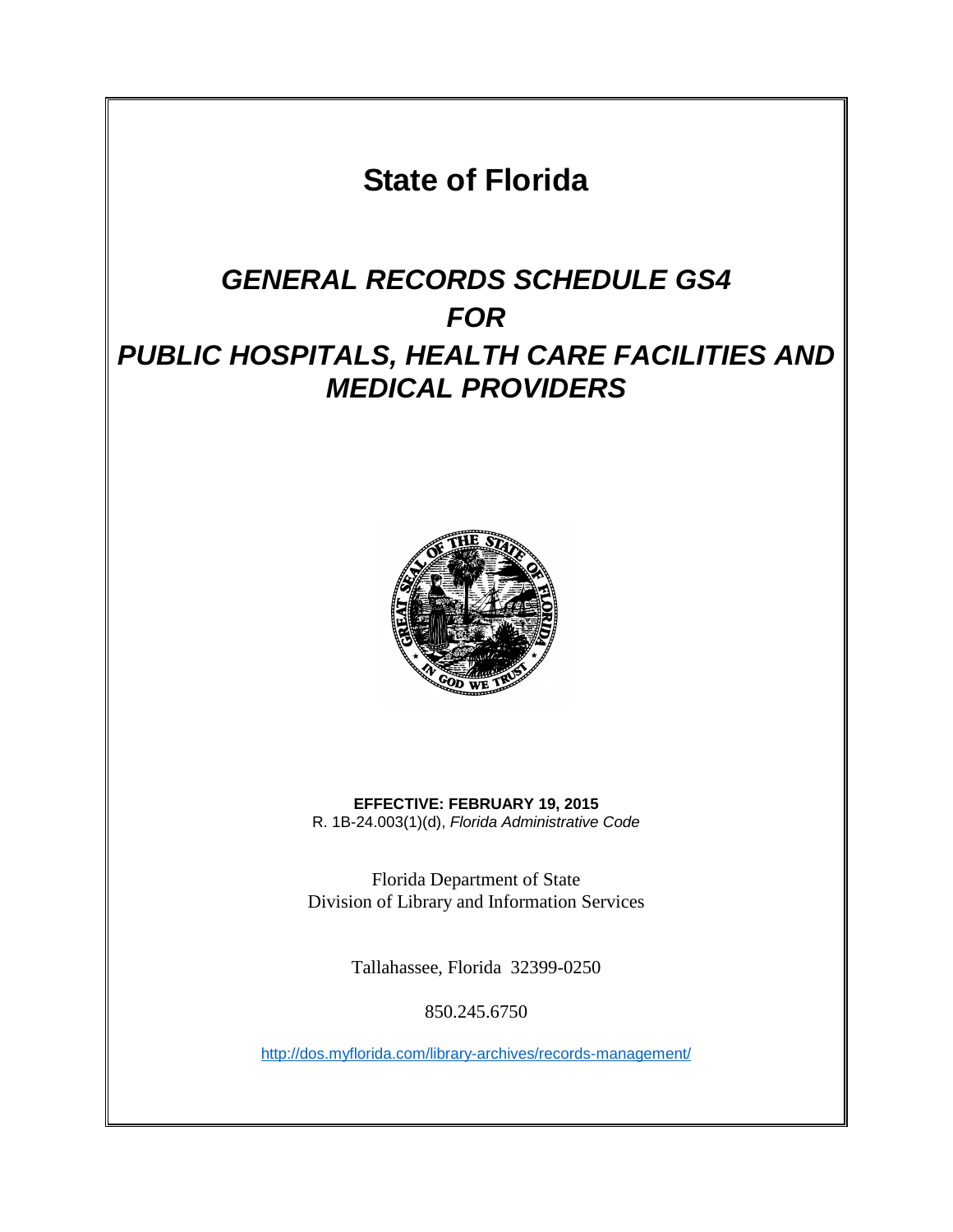### **ACCREDITATION RECORDS: SURVEY AND INSPECTION REPORT (Item # 1)**

This record series consists of accreditation survey results, inspection reports by accrediting institutions, notices of corrections, correction reports, and in-house surveys and testing done prior to the actual accreditation survey. Also included in this series are public notices required by accrediting organizations, public hearing transcripts, and any additional supporting materials necessary for the survey, inspection, and correction of deficiencies. This applies to all certifying agencies, whether state, federal, or professional organizations. This series may be used by a specific department or for the hospital as a whole. *This series may have archival value.*

### **RETENTION:**

a) Record copy. 5 years after next accreditation report is issued.

b) Duplicates. Retain until obsolete, superseded or administrative value is lost.

### **ADMISSION REPORTS: STATISTICAL (Item # 2)**

This record series consists of statistical admission reports. These reports do not give personal identifying information such as name and address. These reports contain statistical data used to abstract various factors. Data may include the number of patients in a particular ward such as maternity or intensive care, the number of patients admitted for each hour of the day, the number of trauma patients in a day, etc.

### **RETENTION:**

a) Record copy. 3 fiscal years.

b) Duplicates. Retain until obsolete, superseded or administrative value is lost.

### **AIR SAMPLING AND BIOASSAYS (Item # 107)**

This record series consists of the results of air sampling and bioassays as well as surveys conducted in the radiology section which are sufficient enough to identify potential hazards, permit proper equipment selection, estimate exposure levels, and to evaluate actual intake levels. The air sampling, surveys, and bioassays are part of the required Respiratory Protection Program. 10D-91.471 & 10D-91.452, FAC

### **RETENTION:**

a) Record copy. 1 year after expiration or termination of license.

b) Duplicates. Retain until obsolete, superseded or administrative value is lost.

### **AUDITS: RADIATION PROTECTION PROGRAM (Item # 108)**

This record series consists of any audits or reviews conducted by the state or federal government, a consultant, or radiology provider on the Radiation Protection Program. The audit or review evaluates the program's content and implementation. Proof of corrective actions may also be included in this series. 10D-91.470, FAC **RETENTION:**

a) Record copy. 3 years.

b) Duplicates. Retain until obsolete, superseded or administrative value is lost.

### **BIOMEDICAL WASTE RECORDS (Item # 96)**

This record series consists of: training records, which document that staff members were instructed on the proper handling and disposition of biomedical wastes; copies of signed biomedical tracking forms generated by the disposing agency and signed by the owner/operator of the destination facility as required by 40 CFR 259.52; exception forms required by biomedical waste producers under 40 CFR 259.55c; original mail receipts generated when an agency transports regulated medical waste by the U.S. Postal Service as well as the return receipt; and the shipment log maintained by the original generating point and any central receiving facilities. Shipment logs contain the date of shipment, the quantity by weight and the category of waste shipped, the address and location of the central collection point and the original generating point, signatures as required, and the date of receipt by a central receiving point. This log may also contain the name and address of the transporter and the transporter's state permit or license number. The exception form is completed by a generator if they do not receive a completed signed copy of the tracking form from the owner/operator of the destination facility within 45 days after shipment. The exception form is submitted to the EPA Regional Administrator and the appropriate state agency. This form includes a legible copy of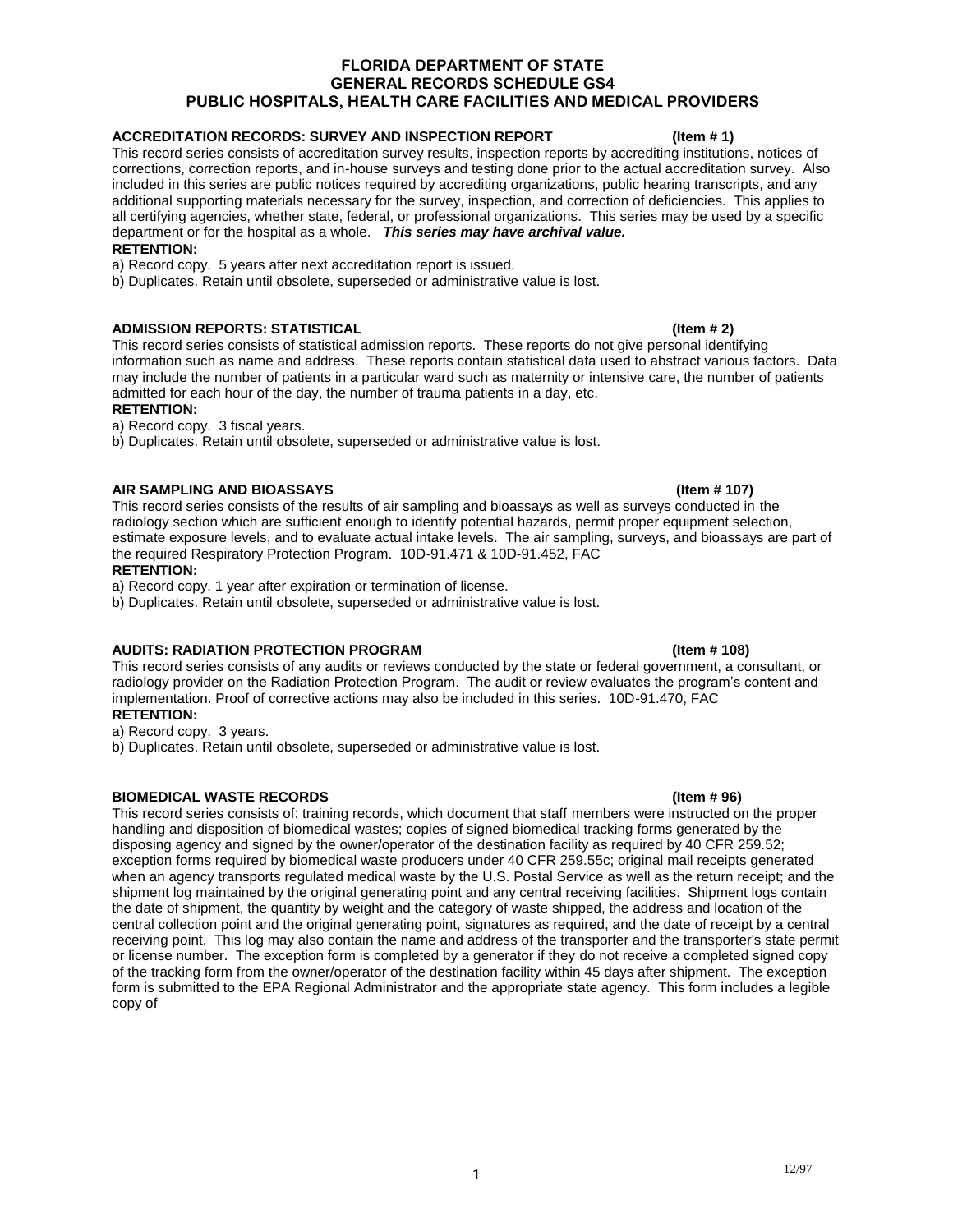### **BIOMEDICAL WASTE RECORDS (Item # 96) CONTINUED**

the tracking form for which there is no confirmation of delivery and a signed cover letter explaining the generator's efforts in locating the waste and the results of those efforts. 10D-104.003, FAC and 40 CFR 259.54, .55, .60 **RETENTION:**

a) Record copy. 3 calendar years.

b) Duplicates. Retain until obsolete, superseded or administrative value is lost.

### **BIRTH RECORDS/CERTIFICATES** (Item # 6)

This record series consists of vital birth records and certificates filed with state registrar of vital statistics. This series may include any birth record, or amendments thereto, in certificate form or in report form as collected by the county health officer, as well as the penny post cards issued in the 1900s and the birth ledgers of cities created before the Bureau of Vital Statistics. *This series may have archival value.*

**RETENTION:**

a) Record copy. Permanent.

b) Duplicates. Retain until obsolete, superseded or administrative value is lost.

### **BIRTH REPORTS (Item # 102)**

This record series consists of reports submitted by the medical facility to the County Public Health Unit every five days on diskette. The report contains all necessary information for the completion of the birth certificate including baby's name, weight, height, time/date/location of birth and information on the baby's parents. The record copy is retained by the Office of Vital Statistics for the generation of a birth certificate. Copies of this report maintained by the hospital are duplicates.

### **RETENTION:**

a) Record copy. 1 year after birth certificate is issued.

b) Duplicate. Retain until obsolete, superseded or administrative value is lost.

### **BLOOD BANK RECORDS (Item # 122)**

### This record series consists of documents maintained in a blood bank which record the donor information, storage and distribution of the product, compatibility testing, quality control records, transfusion reaction reports and complaints, and general records. This series also includes the logs which indicate on-hand inventory and notices of emergency shortages. General records are described as records of the sterilization of supplies and reagents, responsible personnel, errors and accidents, maintenance of equipment and the physical plant, and the expiration dates of supplies and reagents. Quality control records include: calibration and standardization of equipment, performance checks, periodic check of sterile technique, and periodic tests of the capacity of shipping containers to maintain the proper temperature. Compatibility tests include the results of cross-matching, antibody screenings, and the results of confirmation testing. Storage and distribution records include: the distribution and disposition of the

blood product; visual inspection of whole blood and red blood cells during storage and immediately before distribution; storage temperature control and initialed temperature log or recorder chart; and emergency releases of blood including a physician's signature. Donor records include: donor selection , informed consent, medical interview and examination, permanent and temporary deferrals, donor adverse reaction complaints and reports, investigation and follow-up, therapeutic bleedings, immunization, and blood collection including phlebotomist's name. This series relates to JCAHCO standard QC5.1.7. THE RETENTION IS 6 MONTHS AFTER THE PRODUCT'S EXPIRATION DATE; HOWEVER, **IF THERE IS NO EXPIRATION DATE, THE RECORDS ARE RETAINED PERMANENTLY**. 21 CFR 606.160, .165, .170,

### and .151

### **RETENTION:**

a) Record copy. 186 days after expiration.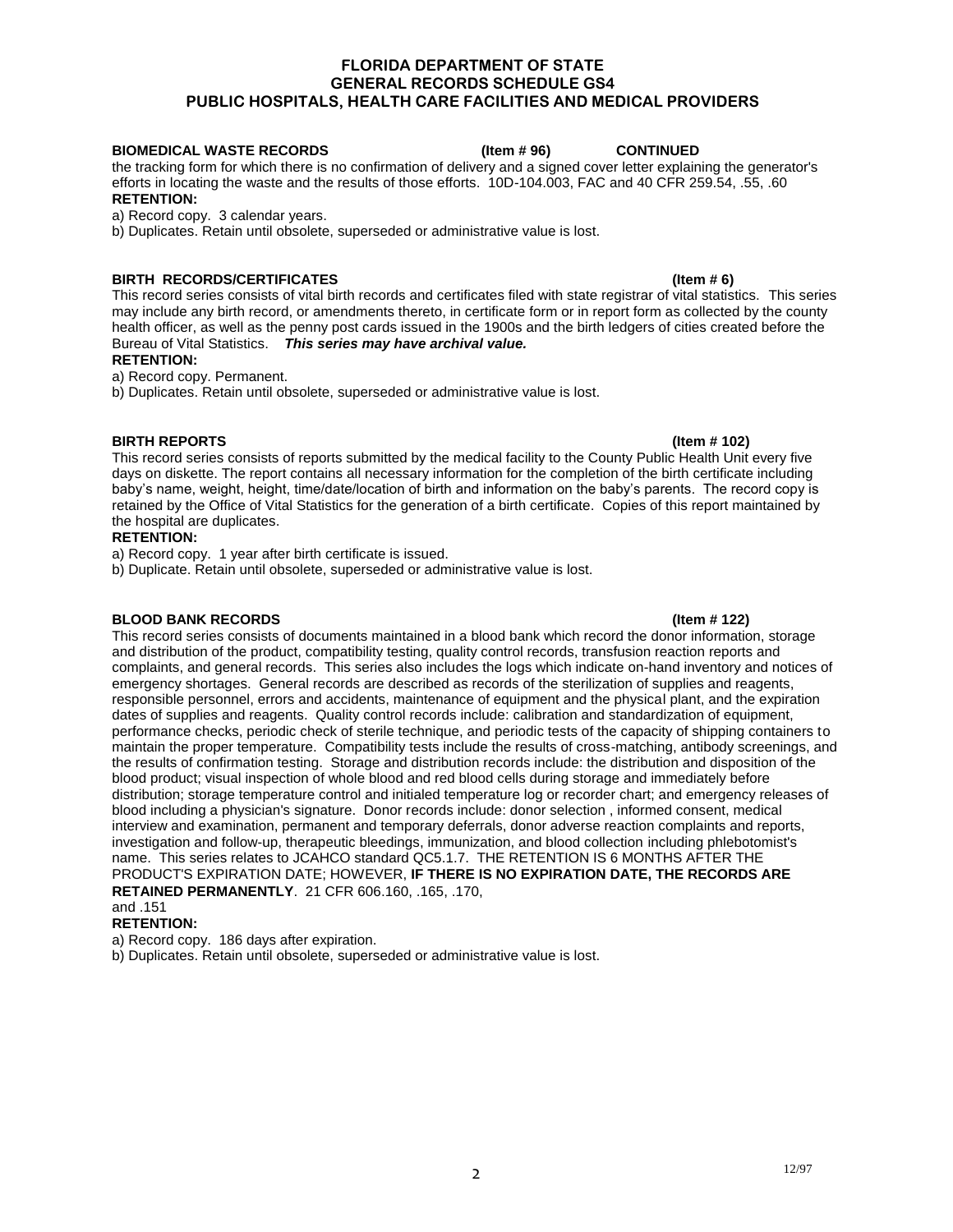### **CANCER REGISTRY REPORTS (Item # 10)**

This record series consists of cancer registry reports which were required by HRS in 1972 and discontinued in 1977. These reports are no longer created but may still be in storage. The report identified the type of cancer, its growth and location, the treatments prescribed and their effectiveness, and the age, gender, and race of the patient. RETENTION:

a) Record copy. 75 calendar years after last entry; microfilm optional.

b) Duplicates. Retain until obsolete, superseded or administrative value is lost.

### **COMPLAINT RECORDS: MAMMOGRAPHY FACILITY COMPLAINT RECORDS: MAMMOGRAPHY FACILITY**

This record series consists of the complaint filed by an employee or patient against a mammography provider and the results of the accrediting body's investigations. 21 CFR 900.4 and 95.11 F.S.

### **RETENTION:**

a) Record copy. 7 years after investigation.

b) Duplicates. Retain until obsolete, superseded or administrative value is lost.

### **COST CONTAINMENT REPORTS (Item # 20)**

This record series consists of Cost Containment and Prior Year Actual Reports submitted by a medical provider to AHCA, formerly called the Hospital Cost Containment Board, in compliance with the Florida Hospital Uniform Reporting System. These reports are required under FAC Rule 59E-5.103. **RETENTION:**

a) Record copy. 5 calendar years

b) Duplicates. Retain until obsolete, superseded or administrative value is lost.

### **DEATH CERTIFICATES (Item # 22)**

This record series consists of death certificates. The record (master) copy should be filed with state registrar of vital statistics or county health officer. The duplicate should be filed in the patient's medical file. *This series may have archival value.*

### **RETENTION:**

a) Record copy. Permanent; microfilm optional.

b) Duplicates. Retain as long as the item it relates to.

### **DELIVERY ROOM LOGS (Item # 23)**

This record series consists of a log detailing in chronological order the names of who utilized the delivery room and when. The log then cross references this information with a patient identification number for tracking or billing purposes. These logs are primarily paper-based, although a more sophisticated form could exist in a computerized environment.

### **RETENTION:**

a) Record copy. 10 years.

b) Duplicates. Retain until obsolete, superseded or administrative value is lost

### **DIETARY RECIPE RECORDS: STANDARDIZED (Item # 28)**

This record series consists of standardized dietary recipe records used in the preparation of patient meals by the kitchen staff. Recipes records may include a nutritional analysis, ingredients list, and serving size notation. **RETENTION:**

a) Record copy. Retain until obsolete, superseded or administrative value is lost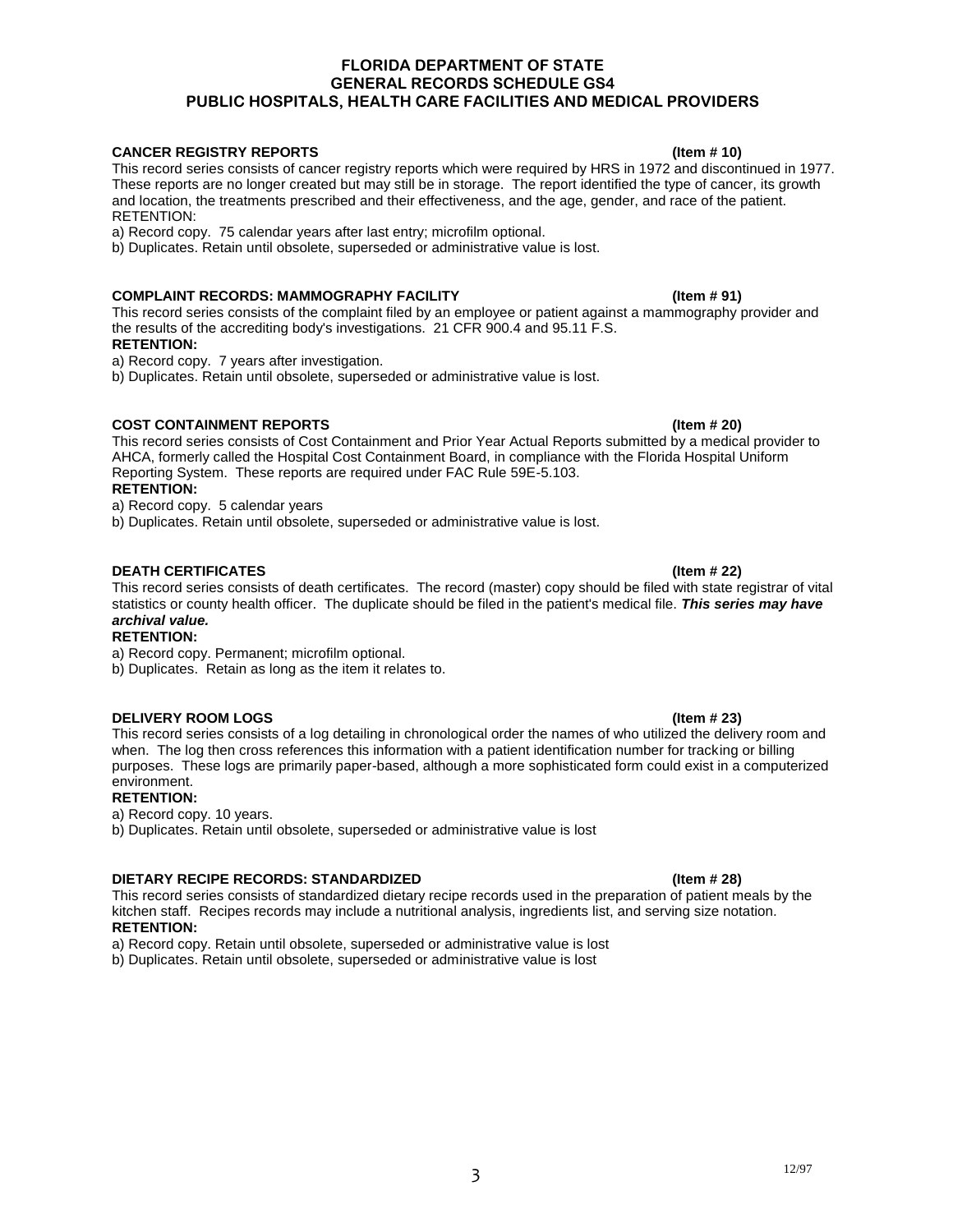### **DIETITIAN COUNSULTING: INSTITUTIONS COUNSULTING: INSTITUTIONS** (Item # 111)

This record series consists of annual summaries provided by a nutritionist or dietitian to health care facilities and group homes which do not have a professional on staff. These summaries evaluate the menus, sanitation, policies and procedures, and recommend modifications for the food preparation and service department. 10F-6.010, FAC **RETENTION:**

# a) Record copy. 2 years.

b) Duplicates. Retain until obsolete, superseded or administrative value is lost.

### **EKG/EEG/FETAL HEART MONITOR STRIPS (Item # 118)**

This record series consists of the actual strips generated by various vital sign monitors and testing devices where a report or interpretation has been recorded in the patient medical record. This series does NOT apply to strips generated where no report of their content is contained within the patient's medical file. In those cases the strips would take the retention of the patient medical record.

### **RETENTION:**

- a) Record copy. 30 days after report is filed.
- b) Duplicates. Retain until obsolete, superseded or administrative value is lost.

### **FINAL TEST REPORTS: PATHOLOGY 61 CONTRACT CONTRACT (Item # 85)**

This record series consists of the legally reproduced copies of each test result and preliminary reports on pathology testing. This series is specific to pathology, histology, and cytology records. Documentation includes all the information recorded on the test requisition plus the specimen's accession number, the date and time the lab received the specimen, the condition and disposition of samples which do not meet the lab's acceptance standards, the records and dates of performance of each step in the patient testing leading to and including the final report. 42 CFR 493.1101

### **RETENTION:**

a) Record copy. 10 years.

b) Duplicates. Retain until obsolete, superseded or administrative value is lost.

### **GUNSHOT WOUND REPORTS: HOSPITAL COPY (Item # 128)**

This record series consists of a report made by any physician, nurse, or employee thereof, who knowingly treats any person suffering from a gunshot wound or other wound indicating violence or receives a request for such treatment. This report is made to the sheriff of the county where the request for treatment is placed or care is rendered. The record copy is retained by the medical provider. The sheriff's copy is scheduled in the GS2 for Law Enforcement Agencies.

### **RETENTION:**

a) Record copy. 30 Days.

b) Duplicate. Retain until obsolete, superseded or administrative value is lost.

### **INCIDENT RECORDS (Item # 40)**

This record series consists of a report of an unusual incident which is recorded by a witness to the incident in a formal manner such as a log, event book, incident form, etc. The incident report includes: the time, date, and location of the event; the nature of the incident; the persons involved and names of witnesses; a description of the events which took place; the time police, security, EMS, or the fire department was called and by whom; the supervisor on duty; the types of equipment used and by whom; and remarks on whether follow-up by the next shift is necessary. This series may be used to report security or injury incidents or to note disturbances in the work place such as fire alarms, roof leak, computer and power outages, car alarms, and other events. SEE ALSO "RISK MANAGEMENT REPORTS: INTERNAL"

### **RETENTION:**

a) Record copy. 7 calendar years after incident.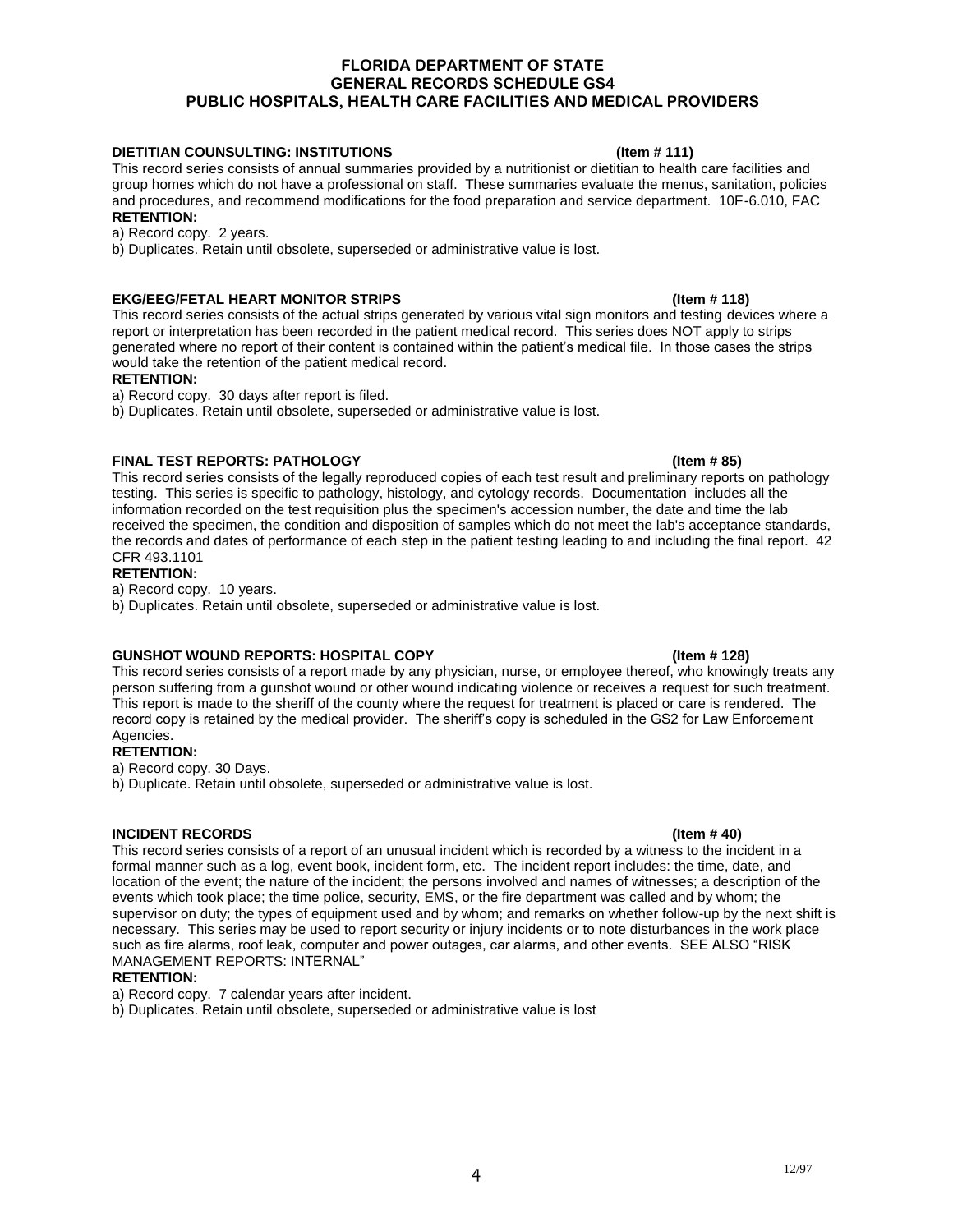### **INFECTION CONTROL PROGRAM: REPORTS (Item # 131)**

This record series consists of surgical infection investigation reports, training course content and the review and evaluation of all septic, isolation, and sanitation techniques used in the medical facility. Also included in this series are reports on an employee who may have or has been exposed to a communicable disease, their work restrictions, and estimated date of reinstatement. These reports are part of the agency's attempt to identify, report, evaluate, and maintain records of infections. 59A-3.215, FAC SEE ALSO "RISK MANAGEMENT REPORTS: INTERNAL" **RETENTION:**

a) Record copy. 5 calendar years.

b) Duplicates. Retain until obsolete, superseded or administrative value is lost.

### **INSPECTIONS: RADIOLOGY SECTION** (Item # 101)

This record series consists of the results of a federal, state, or consulting physicist's inspection of the radiological services section, as well as the records of any actions taken to correct the identified deficiencies. 59A-3.228, FAC **RETENTION:**

a) Record Copy. 2 years after compliance.

b) Duplicates. Retain until obsolete, superseded or administrative value is lost.

### **INVENTORY RECORDS: DRUG (Item # 127)** (Item # 127)

This record series consists of all required inventories pertaining to drugs held by health care providers, including pharmacists and EMS units. This series contains records for controlled substances classifications I, II, III, IV, and V, and applies to practitioners, institutions, and pharmacies. In the case of an EMS unit, inventories of each controlled substance placed on or removed from the vehicle are conducted at the beginning and ending of each shift. A written log with consecutive and permanently numbered pages accompanies the inventory. The log shall specify: the vehicle number; the name of the employee conducting the inventory; the date and time of the inventory; the name, weight, volume or quantity, and expiration date of each substance; the run report number if applicable; each amount administered; the printed name and signature of the administering paramedic or other authorized licensed official; and the printed name and signature of persons witnessing the disposal of unused portions. Pharmacies should maintain an inventory of all controlled substances received which shows the date receipt, the name and address of the sender, and the kind and quantity of controlled substances received. Pharmacies must record all controlled substances sold, administered, dispensed, or otherwise disposed of, including the date of sale, administration, or dispensing. This record should also include the correct name and address of the person to whom dispensed, or the owner and species of animal for which sold, administered, or dispensed. Documentation and inventorying of all outdated drugs, their segregation from all other drugs, and either their return to the manufacturer or distributor or their destruction are also part of this record series. ' 499.0121 and 893.07, FS, and 21 CFR 1304.04

**RETENTION:**

a) Record copy. 2 years.

b) Duplicates. Retain until obsolete, superseded or administrative value is lost.

### **INVENTORY: SEALED RADIATION SOURCES** (Item # 115)

This record series consists of the results of quarterly physical inventories which account for all sealed sources received or possessed under an appropriate license. This series details the quantities and kinds of radioactive material, the location of sealed sources, the date of the inventory, and the name of the staff member conducting the inventory. 10D-91.508, FAC

### **RETENTION:**

a) Record copy. 2 years.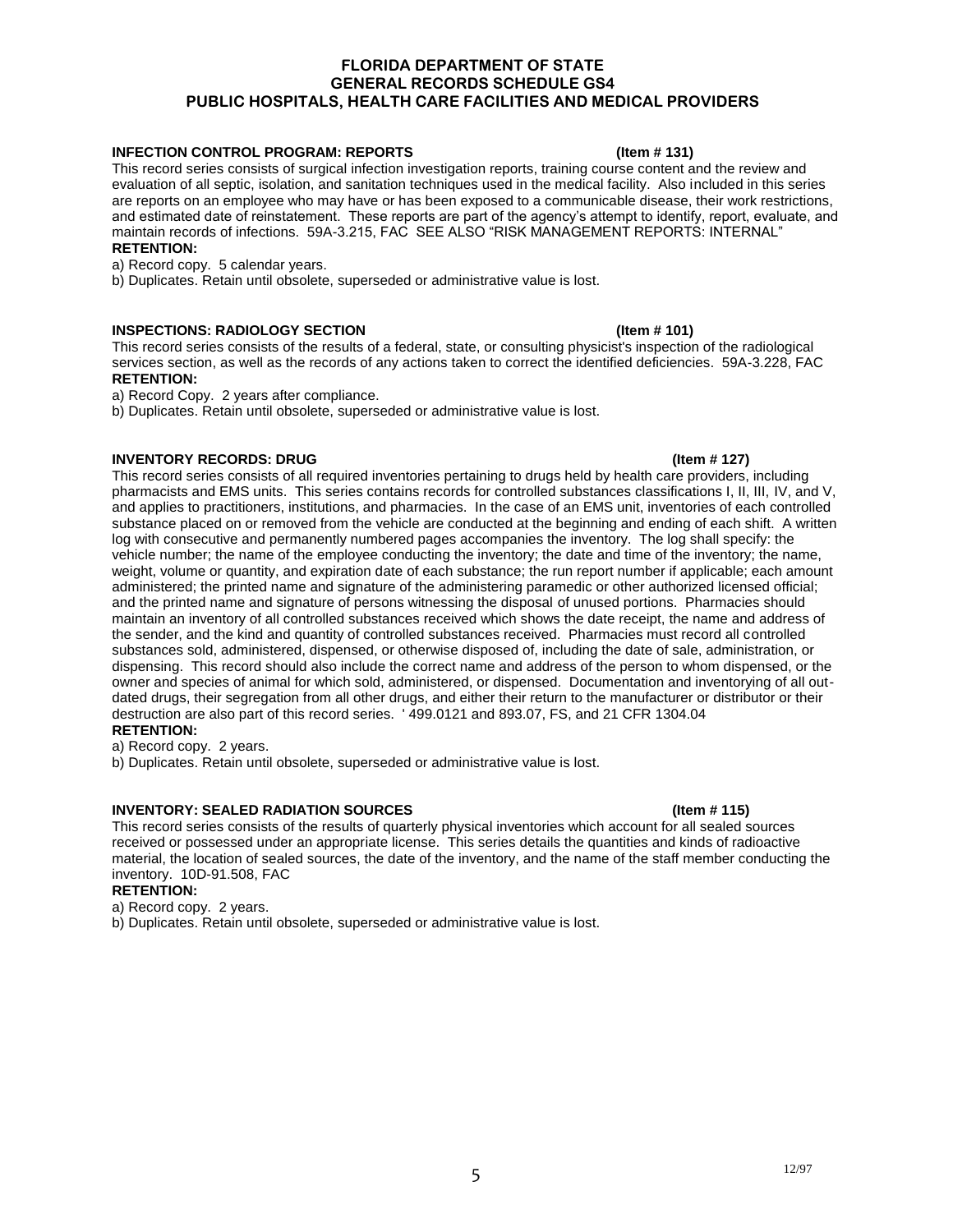### **MAINTENANCE/INSPECTION: RADIOGRAPHIC DEVICES (Item # 116)** (Item # 116)

This record series consists of quarterly inspections and maintenance of radiographic exposure devices, storage containers, and source changers to assure proper functioning of these components. Maintenance is in accordance with the manufacturer's specifications. This series may also show that equipment was removed from service because damage during inspection was noted. This series does not include major repairs, parts replacement, or annual testing. 10D-91.510, FAC

### **RETENTION:**

a) Record copy. 2 years.

b) Duplicates. Retain until obsolete, superseded or administrative value is lost.

### **MAMMOGRAM FILM: SINGLE VISIT INVESTIGATION** (Item # 90)

This record series consists of the x-ray film taken to identify breast cancer in women, provided that this is the ONLY mammogram of the patient taken at this facility. This retention is for the actual film not the radiologist's interpretation of film. The interpretation is part of the Patient Medical Record. Retention for the films of patients who have had MORE than one mammogram at the facility are located under Item #78

"X-ray Films." This retention period was set by the federal Mammography Quality Standards Act.

### **RETENTION:**

a) Record copy. 10 years.

b) Duplicates. Retain until obsolete, superseded or administrative value is lost.

### **MANUALS, DIRECTIVES, PROCEDURES, POLICIES: SUPERSEDED (Item # 120)**

This record series consists of superseded, out-of-date manuals, policies, directives, procedures, and publications which have created or impacted medical procedure, policy, or operations in a health care facility. These records demonstrate the operational atmosphere and give guidance to medical staff on the care and treatment of a patient. These records are vital to malpractice cases as they

establish the conditions under which care was provided. Examples include nursing plans, dietary manuals, and risk management plans. 95.11, FS *This series may have archival value.*

### **RETENTION:**

a) Record copy. 7 years after superseded.

b) Duplicates. Retain until obsolete, superseded or administrative value is lost.

### **MASTER PATIENT INDEXES** (Item # 49)

This record series consists of the patient's name, patient number, date of birth, date of admission, and the date of discharge, where applicable. Some institutions may include the patient's address and the diagnosis as part of this record. This record series may be entered on index cards or a computerized system. *This series may have archival value.*

### **RETENTION:**

a) Record copy. 10 years.

b) Duplicates. Retain until obsolete, superseded or administrative value is lost.

### **MEASUREMENTS/CALCULATIONS: ENVIRONMENTAL EXPOSURE (Item # 123)**

This record series consists of the results of measurements and calculations used to evaluate the release of radioactive effluents into the environment. These results may be used to correct environmental damage to a specific location. 10D-91.471 FAC.

### **RETENTION:**

a) Record copy. 1 year after expiration or termination of facility license.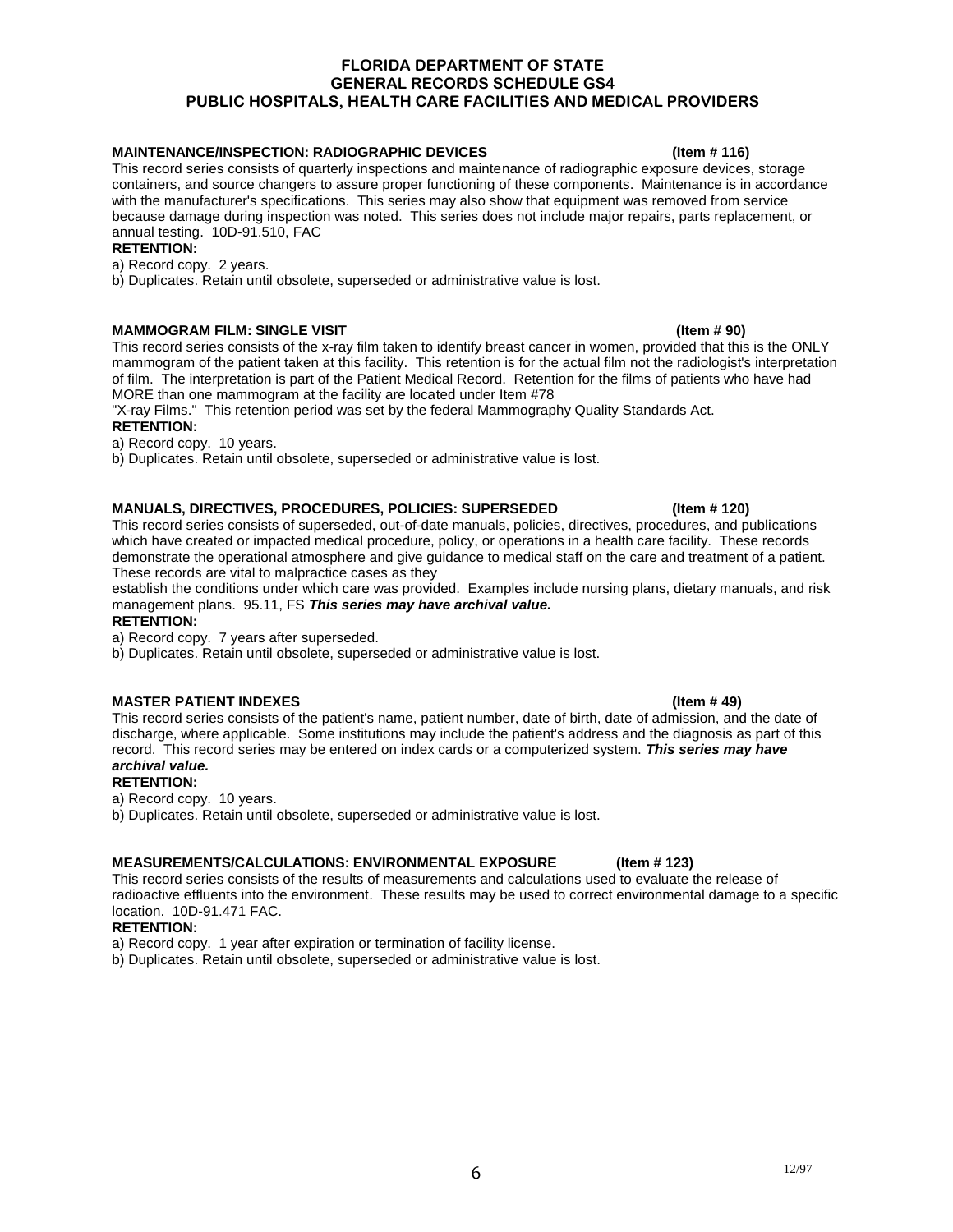### **MEDICARE/MEDICAID RECORDS (Item # 132)**

This records series consists of all financial, administrative and program records associated with Medicare and Medicaid claims, reimbursement, and client activities. 409.907 and .913 F.S. RETENTION:

a) Record copy. 5 fiscal years provided all audit issues have been resolved.

b) Duplicates. Retain until obsolete, superseded or administrative value is lost.

### **MEDICARE/MEDICAID RECORDS: COUNTY HEALTH DEPARTMENTS (Item # 134)**

This records series consists of all financial, administrative and program records associated with Medicare and Medicaid claims, reimbursement, and client activities for County Health Departments under the Department of Health. FAC Rule 59G-4-.055(7).

RETENTION:

a) Record copy. 6 fiscal years provided all audit issues have been resolved.

b) Duplicates. Retain until obsolete, superseded or administrative value is lost.

**MENUS (Item # 54)** This record series consists of the menus of actual food served by a intermediate care facility for the mentally handicapped, elder care facility, hospital, or other healthcare provider with food service capabilities. The menus list the variety of food choices available for a given meal or snack on a given day at a certain time. The dietitian's name, the date, and the average portion size may also be indicated. The meal and snack schedule should note the time and length of food service. 42 CFR 483.480 and 58A-5.020, FAC

### **RETENTION:**

a) Record copy. 6 months.

b) Duplicates. Retain until obsolete, superseded or administrative value is lost.

### **MINUTES: AIR AMBULANCE SAFETY COMMITTEE (Item # 125)** (Item # 125)

This record series consists of the minutes taken during an air ambulance provider's safety committee meetings. Air medical providers are required by 10D-66.051(19), FAC, to hold quarterly safety committee meetings for the review of safety policies and procedures, unusual occurrences, safety issues, and audit compliance. *This series may have archival value.* See also GS1, "MINUTES: OFFICIAL MEETINGS (TRANSCRIPTS)," "MINUTES: OFFICIAL MEETINGS (AUDIO/VIDEO)," "MINUTES: OFFICIAL MEETINGS (SUPPORTING DOCUMENTS)," and "MINUTES: OTHER MEETINGS."

### **RETENTION:**

a) Record copy. 2 years.

b) Duplicates. Retain until obsolete, superseded or administrative value is lost.

### **MONITORING RECORDS: PACKAGES OF RADIOACTIVE MATERIALS (Item # 104)**

This record series consists of the results of calibrations required when a package containing radioactive materials is received by the radiology section. The section is required to monitor the package for radioactive contamination and excessive levels. The monitoring record would record the date and time a package was received, the time and date of calibration, the results and levels of the test, the name of the person who performed the test, as well as the time and date of notification of the carrier and the Department of Health if contamination or excessive levels exist. 10D-91.460 and 10D-91.471, FAC

### **RETENTION:**

a) Record copy. 3 years.

b) Duplicates. Retain until obsolete, superseded or administrative value is lost.

### **ON-SITE INCINERATOR RECORDS (Item # 97)**

This record series consists of acceptance records, the on-site incinerator form, and the operating log for an on-site incinerator. Acceptance records include documents which record the arrival of regulated medical waste to the onsite incinerator for disposal. Recorded in these documents are the date of acceptance, the state permit or license number of the transporter, the total weight of waste accepted, and the signature of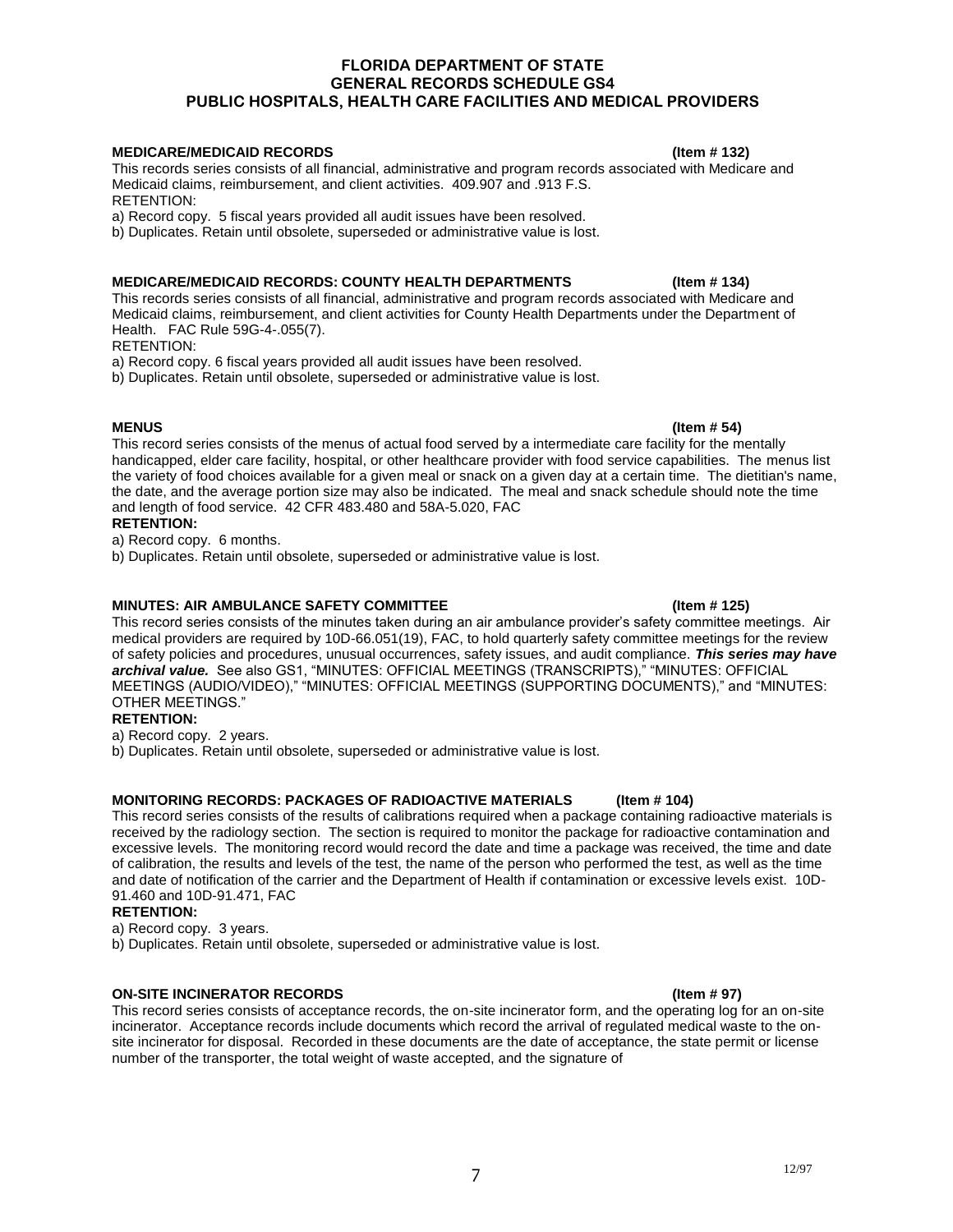### **ON-SITE INCINERATOR RECORDS (Item # 97) CONTINUED**

the receiver. The operating log includes the date of each incineration cycle, the length of the cycle, the total weight of waste incinerated per cycle, and an estimate of the weight of regulated medical waste incinerated per cycle. The on-site incinerator form is maintained by the operator and summarizes the information collected in the operating log. It includes the facility name, address, and location; facility type; contact person; waste feed information; and the total number of incinerators at the facility. This report must be certified as required. 40 CFR 259.61 and .62.

### **RETENTION:**

a) Record copy. 3 calendar years.

b) Duplicates. Retain until obsolete, superseded or administrative value is lost.

### **OPERATION INDEXES (Item # 60)**

This record series consists of indexes of surgical operations performed at the facility. These indexes may include inpatient as well as out-patient procedures, the name of surgeon or physician, the patient's name, and the time and date of the surgery. These indexes cross reference the use of the OR against a unique patient identification number for tracking and billing purposes. *This series may have archival value.*

### **RETENTION**:

a) Record copy. 10 years.

b) Duplicates. Retain until obsolete, superseded or administrative value is lost.

### **PATIENT MEDICAL RECORD** (Item # 80)

This record series consists of the current and complete medical record for every patient seeking care or service from a healthcare provider or institution, including public providers of dental care and mental health and drug addiction counseling, multiphase clinics, hospitals, county public health units, medical/ dental/nursing schools, EMS providers, and limited care residential facilities. The medical record shall contain information required for the completion of a birth, death, or stillbirth certificate and may contain the following information: identification data; chief complaint or reason for seeking care; present illness; personal and family medical history; physical examination report; provisional and pre-operative diagnosis; clinical laboratory reports; radiology, diagnostic imaging, and ancillary testing reports; consultation reports; requisitions for laboratory tests; medical and surgical treatment notes and reports; evidence of appropriate informed consent; evidence of medication and dosage administered; a copy of the Florida Emergency Medical Services Report if delivered by ambulance; tissue reports; physician, nurse, and therapist progress notes and reports; principal and secondary diagnoses and procedures when applicable; discharge summary; appropriate social services reports; autopsy findings; individualized treatment plans; clinical assessments of patient's needs; certification of transfer of patient between facilities; routine inquiry form regarding organ donation in the event of death; operative reports and progress notes; postoperative information; referral sources; intake interviews; orientation program documentation; mental status examination and assessments; documentation of seclusion and restraints usage; if applicable a copy the form "Public Baker Act Service Eligibility;" physical, inhalation, speech, and occupational therapy plans, progress notes, and consultations; when applicable, Department of Health or Children and Families' forms for the reporting of child, elder, or domestic violence and trauma reports; anesthesia records; blood donor and transfusion information; organ receipt or tissue transplant records; data on a medical device transplant; bone marrow test reports; dialysis records; diet counseling and restriction notations; interpretations of the EEG, EKG, and fetal heart monitor tracings or if no tracings are reported - the actual tracings are included; infant screening test reports; nuclear medicine reports; x-ray interpretation records; growth charts and allergy history; emergency care rendered prior to arrival at the facility; time police or medical examiner notified; infection notices and follow-up; security notices for violent or unstable patients and accompanying family members; and adverse incident reports. Additional items may be included in the patient medical file on a case by case basis and under the recommendation of a professional or medical standards organization. 59A-3.214, FAC *This series may have archival value.* 

### **RETENTION:**

a) Record copy. 7 years after last entry.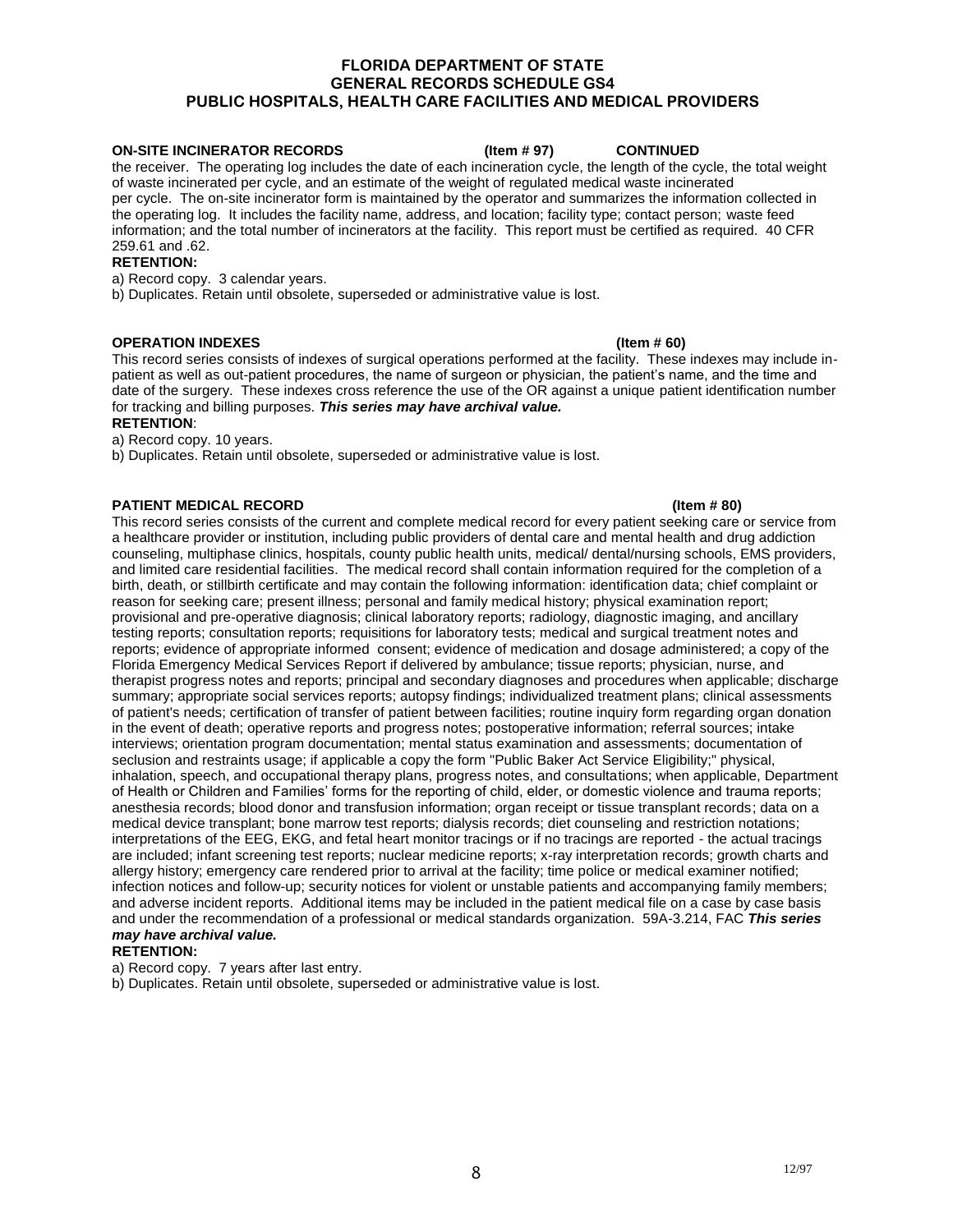### **PATIENT MEDICAL RECORD: CHILDREN UNDER ONE YEAR OF AGE (Item # 130)**

This record series consists of the current and complete medical record for every patient seeking care or service from a healthcare provider or institution, including public providers of dental care and mental health and drug addiction counseling, multiphase clinics, hospitals, county public health units, medical/dental/nursing schools, EMS providers, and limited care residential facilities. The medical record shall contain information required for the completion of a birth, death, or stillbirth certificate and may contain the following information: identification data; chief complaint or reason for seeking care; present illness; personal and family medical history; physical examination report; provisional and pre-operative diagnosis; clinical laboratory reports; radiology, diagnostic imaging, and ancillary testing reports; consultation reports; requisitions for laboratory tests; medical and surgical treatment notes and reports; evidence of appropriate informed consent; evidence of medication and dosage administered; a copy of the Florida Emergency Medical Services Report if delivered by ambulance; tissue reports; physician, nurse, and therapist progress notes and reports; principal and secondary diagnoses and procedures when applicable; discharge summary; appropriate social services reports; autopsy findings; individualized treatment plans; clinical assessments of patient's needs; certification of transfer of patient between facilities; routine inquiry form regarding organ donation in the event of death; operative reports and progress notes; postoperative information; referral sources; intake interviews; orientation program documentation; mental status examination and assessments; documentation of seclusion and restraints usage; if applicable a copy the form "Public Baker Act Service Eligibility;" physical, inhalation, speech, and occupational therapy plans, progress notes, and consultations; when applicable, Department of Health or Children and Families' forms for the reporting of child, elder, or domestic violence and trauma reports; anesthesia records; blood donor and transfusion information; organ receipt or tissue transplant records; data on a medical device transplant; bone marrow test reports; dialysis records; diet counseling and restriction notations; interpretations of the EEG, EKG, and fetal heart monitor tracings or if no tracings are reported - the actual tracings are included; infant screening test reports; nuclear medicine reports; x-ray interpretation records; growth charts and allergy history; emergency care rendered prior to arrival at the facility; time police or medical examiner notified; infection notices and follow-up; security notices for violent or unstable patients and accompanying family members; and adverse incident reports. Additional items may be included in the patient medical file on a case by case basis and under the recommendation of a professional or medical standards organization. s. 95.11(4)B, FS. *This series may have archival value.*

**RETENTION:**

a) Record copy. Retain until Eighth Birthday.

b) Duplicates. Retain until obsolete, superseded or administrative value is lost.

### **PATIENT MEDICAL RECORD: NURSING HOME MINORS (Item # 133)**

This record series consists of the complete medical record for every patient seeking care or service from a nursing home provider. The medical record shall contain information required for the completion of a birth, death, or stillbirth certificate and may contain the following information: identification data; chief complaint or reason for seeking care; present illness; personal and family medical history; physical examination report; provisional and pre-operative diagnosis; clinical laboratory reports; radiology, diagnostic imaging, and ancillary testing reports; consultation reports; requisitions for laboratory tests; medical and surgical treatment notes and reports; evidence of appropriate informed consent; evidence of medication and dosage administered; a copy of the Florida Emergency Medical Services Report if delivered by ambulance; tissue reports; physician, nurse, and therapist progress notes and reports; principal and secondary diagnoses and procedures when applicable; discharge summary; appropriate social services reports; autopsy findings; individualized treatment plans; clinical assessments of patient's needs; certification of transfer of patient between facilities; routine inquiry form regarding organ donation in the event of death; operative reports and progress notes; postoperative information; referral sources; intake interviews; orientation program documentation; mental status examination and assessments; documentation of seclusion and restraints usage; if applicable a copy the form "Public Baker Act Service Eligibility;" physical, inhalation, speech, and occupational therapy plans, progress notes, and consultations; when applicable, Department of Health or Children and Families' forms for the reporting of child, elder, or domestic violence and trauma reports; anesthesia records; blood donor and transfusion information; organ receipt or tissue transplant records; data on a medical device transplant; bone marrow test reports; dialysis records; diet counseling and restriction notations; interpretations of the EEG, EKG, and fetal heart monitor tracings or if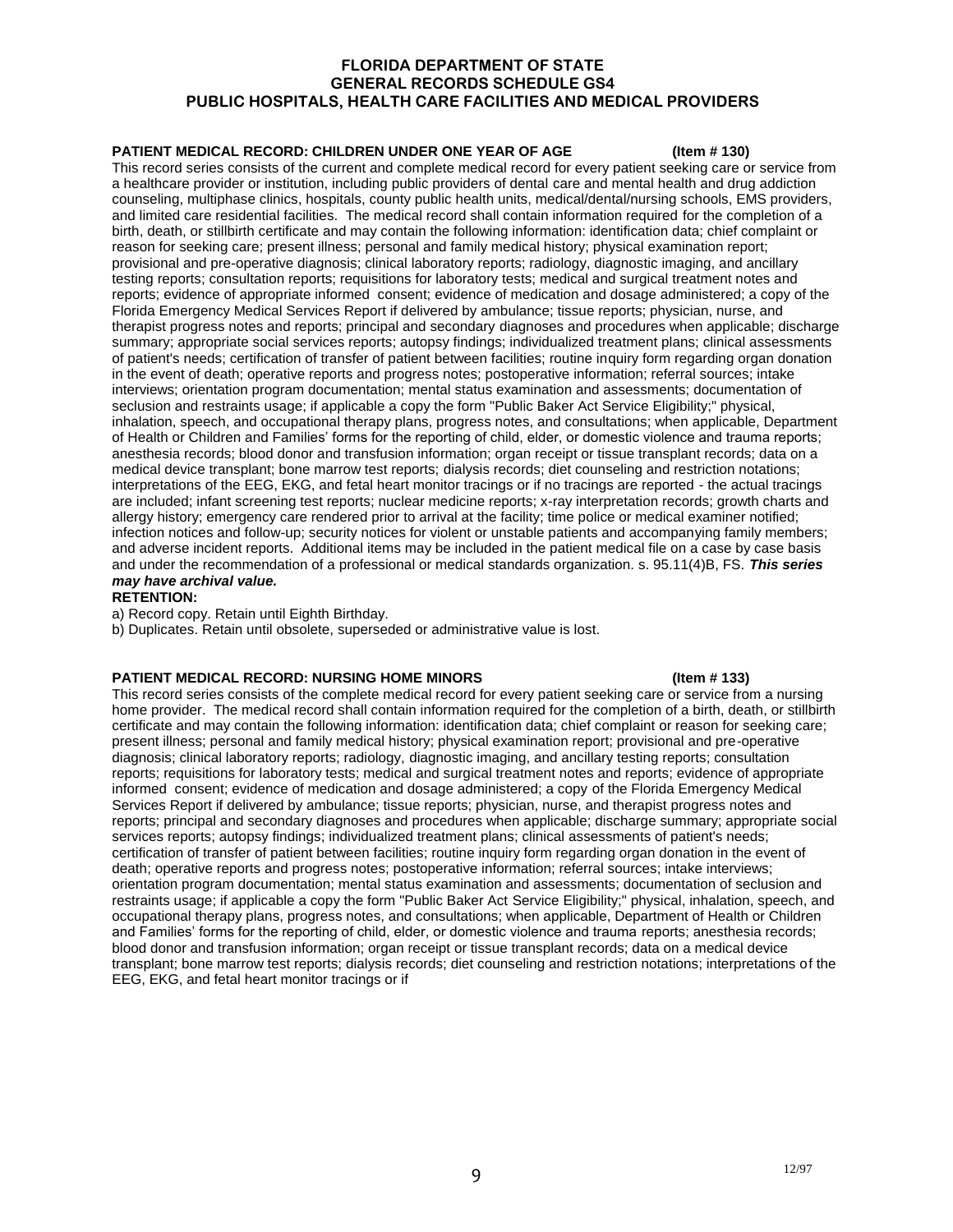### **PATIENT MEDICAL RECORD: NURSING HOME MINORS (Item # 133) CONTINUED**

no tracings are reported - the actual tracings are included; infant screening test reports; nuclear medicine reports; xray interpretation records; growth charts and allergy history; emergency care rendered

prior to arrival at the facility; time police or medical examiner notified; infection notices and follow-up; security notices for violent or unstable patients and accompanying family members; and adverse incident reports. Additional items may be included in the patient medical file on a case by case basis and under the recommendation of a professional or medical standards organization. 59A-4.118, FAC and s. 95.11, FS *This series may have archival value.* **RETENTION:**

a) Record copy. Retain until 24 years of age or 7 years after last entry, whichever is longer

b) Duplicates. Retain until obsolete, superseded or administrative value is lost.

### **PATIENT RECORDS: PHARMACY (Item # 129)**

This record series consists of a patient record system maintained by all pharmacies for patients to whom new or refill prescriptions are dispensed. This series includes the patient's full name, address, telephone number, age or date of birth, gender, a list of all new or refill prescriptions from previous providers, and any comments on patient's therapy. Allergies, drug reactions, idiosyncrasies, chronic conditions, disease states, and notes on medical devices and existing conditions may also be recorded. This record may be maintained in hard copy or computerized formats. 59X-27.800, 59X-28.140, 59X-28.150, FAC.

### **RETENTION:**

a) Record copy. 2 years after last entry.

b) Duplicates. Retain until obsolete, superseded or administrative value is lost.

### **PATIENT TESTING: IMMUNOHEMATOLOGY RECORDS (Item # 84)** (Item # 84)

This record series consists of the documents which record each step in the processing, testing, and reporting of patient specimens to assure the accuracy of the testing. Documentation includes all the information recorded on the test requisition plus the accession number of the specimen, the date and time of the specimen's receipt by the lab, the condition and disposition of the specimens which do not meet the lab's acceptance standards, and the records and dates of performance of each step in the patient testing leading to and including the final report. This record series is specific to immunohematology and histocompatibility records. 42 CFR 493.1101. **RETENTION:**

a) Record copy. 5 years.

b) Duplicates. Retain until obsolete, superseded or administrative value is lost.

### **PATIENT TESTS: LABORATORY COPY (Item # 83)** (Item # 83)

This record series consists of the documents which record each step in the processing, testing, and reporting of patient specimens to assure the accuracy of testing. Documentation includes all the information recorded on the test requisition plus the accession number of the specimen, the date and time of the lab's receipt of the specimen, the condition and disposition of the specimens which do not meet the lab's acceptance criteria, and the records and dates of performance of each step of the patient testing leading to and including the final report. This series also documents the loan or referral of slides to another laboratory and is relevant to JCAHCO standard QC4.6. This retention does not apply to pathology and immunohematology testing. 42 CFR 493.1101. **RETENTION:**

a) Record copy. 2 years.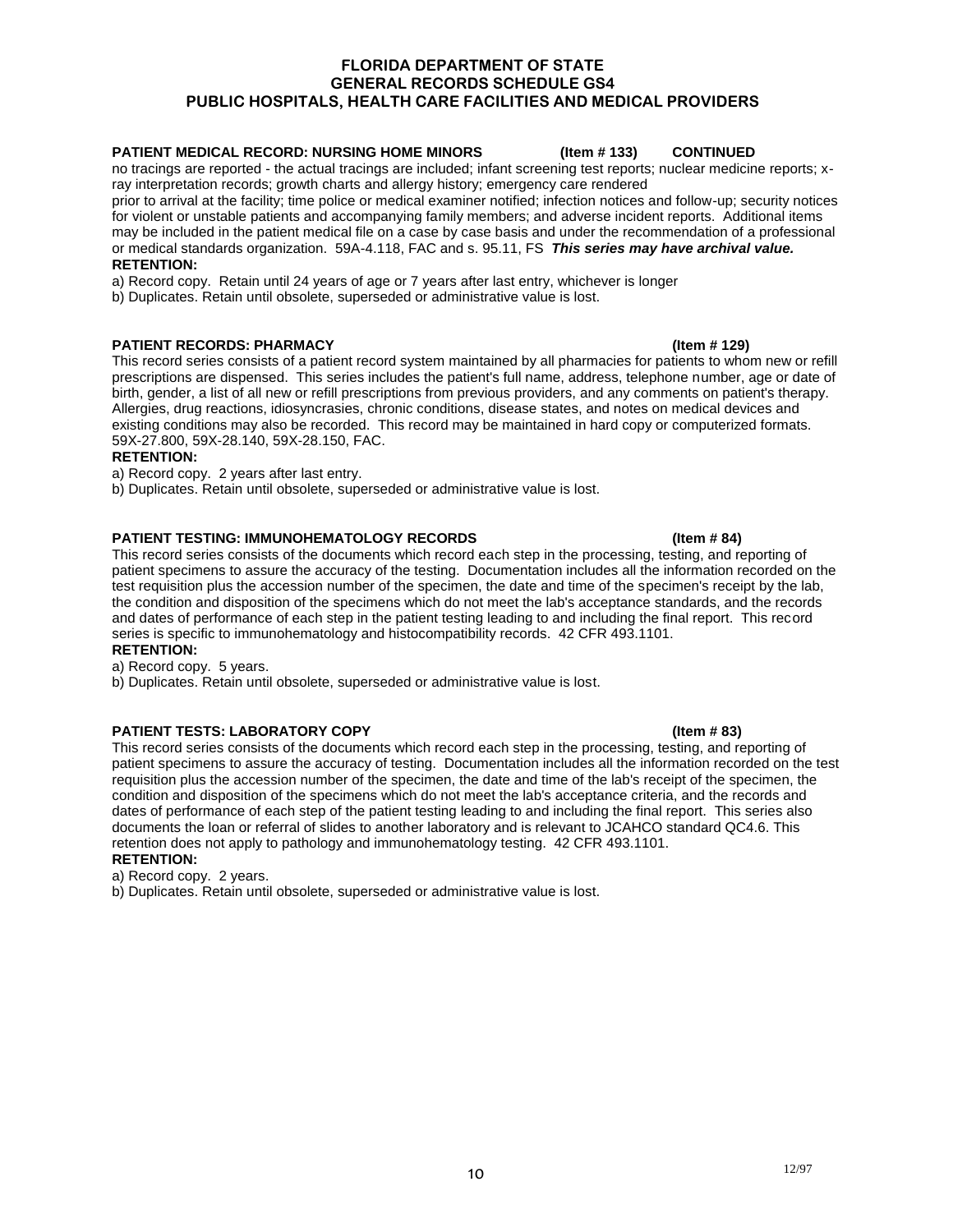### **PERFORMANCE REPORTS: PROFICIENCY TESTING FACILITY (Item # 94)**

This record series consists of reports issued on each laboratory's performances for the individual Medicare, Medicaid, and CLIA-licensed specialty or sub-specialty of service after a proficiency test is performed. Duplicate copies of these reports are also sent to Health and Human Services, the laboratory which was tested, and the state survey agency. 42 CFR 493.903.

### **RETENTION:**

a) Record copy. 5 years.

b) Duplicates. Retain until obsolete, superseded or administrative value is lost.

### **PLANNED SPECIAL EXPOSURE: RADIOLOGY (Item # 112)**

This record series consists of records on each planned special exposure. These records may include, but are not limited to, the following: the exceptional circumstances requiring the exposure; the name of the official who authorized the exposure and a copy of the signed order; which actions were necessary; why the actions were necessary; what precautions were taken to assure that doses were maintained in accordance with standard; what individual and collective doses were expected to result in; and the dose actually received during exposure. 10D-91.474, FAC.

### **RETENTION:**

a) Record copy. 1 year after termination or expiration of license.

b) Duplicates. Retain until obsolete, superseded or administrative value is lost.

### **PRESCRIPTION RECORDS (Item # 64)**

This record series consists of a written prescription which is retained by the pharmacist in the pharmacy from which it is filled. The prescription includes: the full name and address of the patient; the full name and address of the prescribing practitioner and his federal controlled substance registry number; the name of the substance prescribed, its quantity and strength and the directions for its use; the prescription number; and the initials of the pharmacist and the date filled. s. 893.04, FS and 59X-28.140, FAC

### **RETENTION:**

a) Record copy. 2 years.

b) Duplicates. Retain until obsolete, superseded or administrative value is lost.

### **PROCESSING RECORDS: BLOOD BANK (Item # 121)** (Item # 121)

This record series consists of blood bank records which monitor the process by which blood products are made available for use. Processing records include: blood processing, including the results and interpretation of all tests and re-tests; component preparation, including all relevant dates and times; separation and pooling of recovered plasma; the centrifugation and pooling of source plasma; and the labeling of the product including the initials of the processor. 21 CFR 606.151

### **RETENTION:**

a) Record copy. 5 years.

b) Duplicates. Retain until obsolete, superseded or administrative value is lost.

### **PROFICIENCY TESTING: LABORATORIES (Item # 93)**

This record series consists of documents which attest to the handling, preparation, processing, examination, and each step in the testing and reporting of results for all proficiency testing samples, including a copy of the proficiency testing program report forms used to record the test results. This series also features all documents which reflect the necessary training and technical assistance appropriate to correcting the problems associated with proficiency testing failures. 42 CFR 493.801 and .823

### **RETENTION:**

a) Record copy. 2 years after event.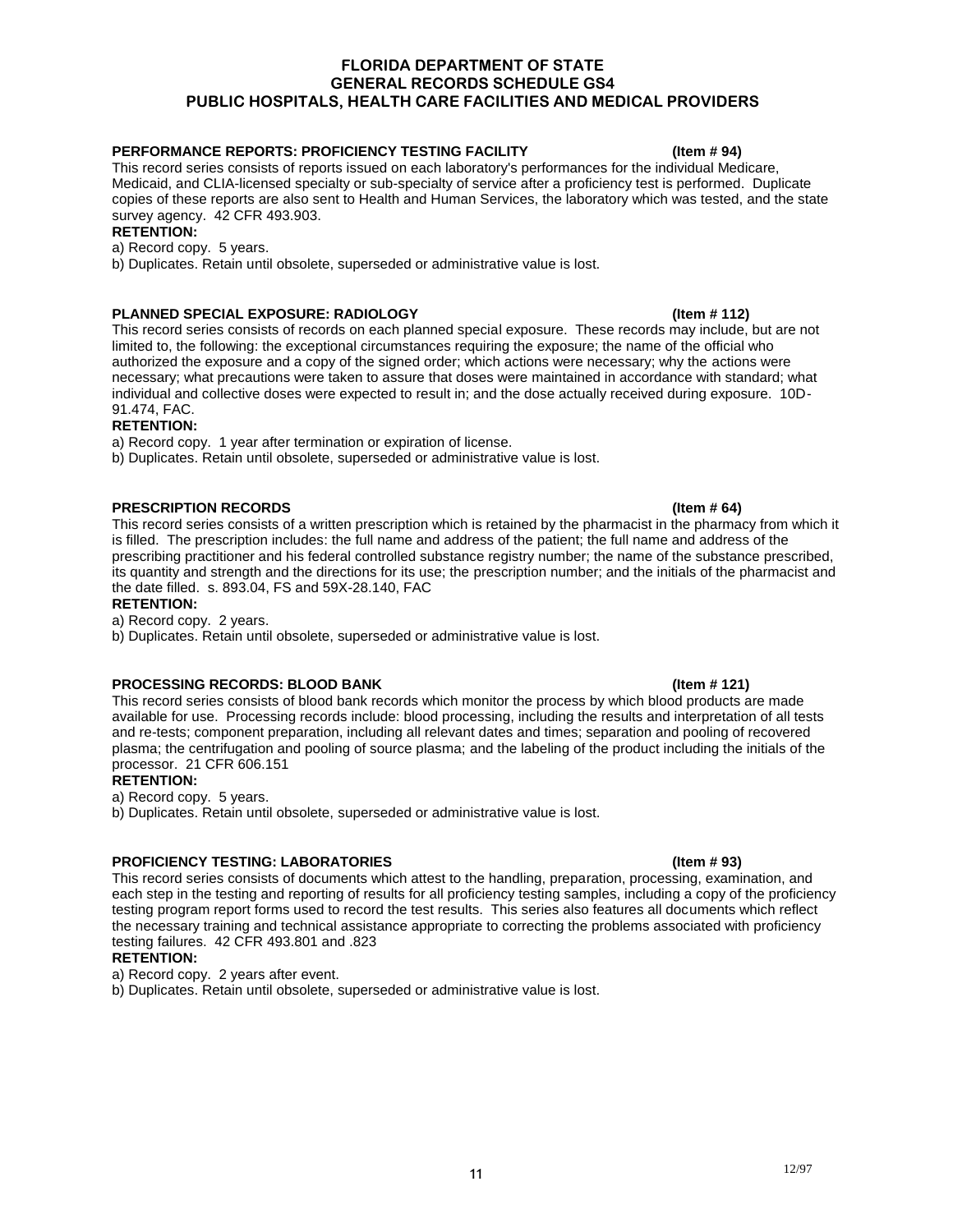### **QUALITY CONTROL RECORDS: IMMUNOHEMATOLOGY (Item # 82)**

This record series consists of all documentation which attests to the quality control requirements specified in 42 CFR 93.1203 through 493.1285. Included in this series are all records which document that the quality control samples were tested in the same exact manner as the regular patient samples. This series is only for the quality control records of immunohematology samples. 42 CFR 493.1221 and 21 CFR 606.

### **RETENTION:**

a) Record copy. 5 years.

b) Duplicates. Retain until obsolete, superseded or administrative value is lost.

### **QUALITY CONTROL RECORDS: LABORATORIES (Item # 81)**

This record series consists of all documentation which attests to the quality control requirements specified in 42 CFR 93.1203 through 493.1285. Included in this series are the records of each step in the processing and testing of the quality control samples to assure that the quality control samples are tested in the same exact manner as the regular patient samples. This series does not apply to testing of immunohematology samples. 42 CFR 493.1221. **RETENTION:**

a) Record copy. 2 years.

b) Duplicates. Retain until obsolete, superseded or administrative value is lost.

### **QUALITY CONTROL SURVEY: MAMMOGRAPHY FACILITY (Item # 92)**

This record series consists of the reports of the surveys conducted annually to assure that the facility meets specified quality control and equipment standards. 21 CFR 900.12.

### **RETENTION:**

a) Record copy. 1 calendar year.

b) Duplicates. Retain until obsolete, superseded or administrative value is lost.

### **RADIATION DETECTION INSTRUMENTATION (Item # 86)**

This record series consists of documents which record the dates and times of the calibration of radiation detection instruments as well as the name of the individual performing the calibration. These are the instruments which measure radiation levels in the environment, on humans, and objects. This series also includes any repair to the instrumentation including the date and time of inspection, the problem located, the out of service dates, and the date of its return. 59A-3.228, FAC.

### **RETENTION:**

a) Record copy. 3 years.

b) Duplicates. Retain until obsolete, superseded or administrative value is lost.

### **RADIATION EQUIPMENT: MINOR MAINTENANCE (Item # 87)** (Item # 87)

This record series consists of documentation of all minor maintenance, daily function checks, and instrument calibration performed in accordance with the manufacturer's instructions on the testing equipment operated by a testing facility, hospital, or clinic. This series does not cover major repairs, parts replacement, or annual maintenance. This series is equivalent to JCAHCO standard EC1.6. 59A-6.022, FAC. **RETENTION:**

a) Record copy. 2 years.

b) Duplicates. Retain until obsolete, superseded or administrative value is lost.

### RADIATION MONITORING RECORDS: HUMAN EXPOSURE (Item # 88)

This record series consists of documents which record the annual doses received by individuals for whom monitoring is required as specified in 10D-91.446, FAC, and the doses received during planned special exposures, accidents, and emergency conditions. Eligible persons include adults and minors who receive in excess of their limitations in a single year and individuals entering a high or very high radiation area. When applicable, these records should contain: the deep dose equivalent to the whole body, eve dose equivalent, shallow dose equivalent to the skin and extremities, the estimated intake of radionuclides; the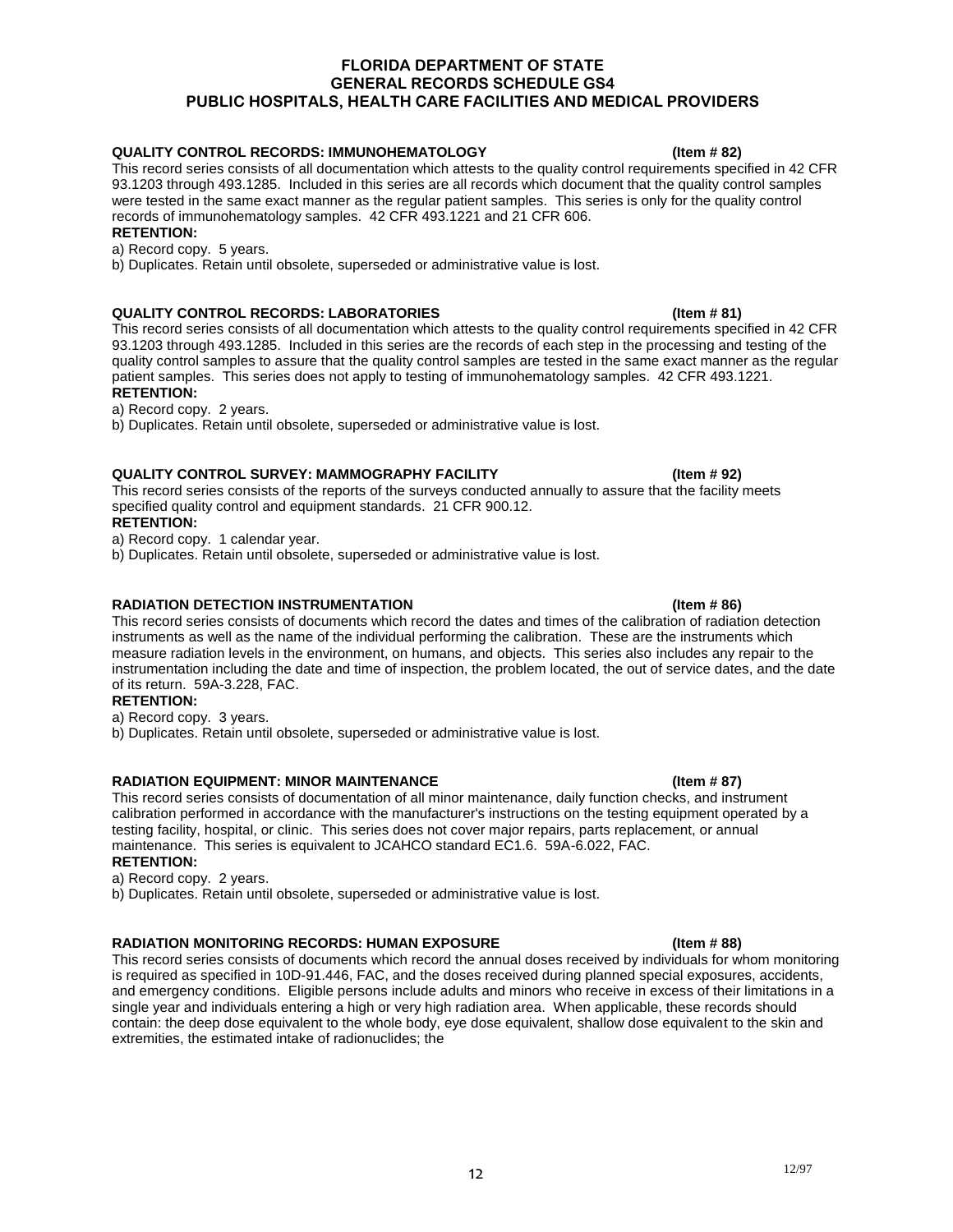### **RADIATION MONITORING RECORDS: HUMAN EXPOSURE (Item # 88) CONTINUED**

committed effective dose equivalent assigned to the intake of radionuclides; the specific information used to calculate the committed dose; the total effective dose; and the total of the deep dose and committed dose to the organ receiving the highest total dose. This series also includes documents which record the radiation dose to an embryo or fetus and the expectant mother. These documents note the name of the mother, the date of treatment, the organ receiving the highest dose, and the name of the staff member performing the therapy. The Declaration of Pregnancy may be filed separately from the dosage records and contains a formal acknowledgment by the mother that she is expecting. The form gives an estimated conception date and is designed to alert the staff to pregnancy. This series also includes the results of measurements and calculations used to determine individual intakes of radioactive materials and used in the assessment of the internal dose. Surveys of radiation for the purpose of determining an individual's

dose from external sources are also included. These surveys are used in the assessment of individual dose equivalents in the absence of or in combination with individual monitoring data. 10D-91.446, 10D-91.471, 10D-91.475, 10D-91.518 and 59A-3.228, FAC.

### **RETENTION:**

a) Record copy. 1 year after the termination or expiration of license.

b) Duplicates. Retain until obsolete, superseded or administrative value is lost.

### **RADIATION PROTECTION PROGRAM (Item # 124)**

This record series consists of the written provisions of a radiation protection program designed to prevent unnecessary radiological exposure to humans and the environment. This series relates to JCAHCO standard QC13.1. 10D-91.470, FAC.

### **RETENTION:**

a) Record copy. 1 year after termination or expiration of license.

b) Duplicates. Retain until obsolete, superseded or administrative value is lost.

### **RADIOACTIVE WASTE DISPOSAL RECORDS (Item # 89)**

This record series consists of documents which record the disposal of radioactive waste and by-products by the radiology section. These records may include the date and method of disposal, the name and address of the waste hauler, the amount disposed of, and the name of the staff handling the disposal or transfer process. 10D-91.477 and 59A-3.228, FAC.

### **RETENTION:**

a) Record copy. 1 year after the termination or expiration of license.

b) Duplicates. Retain until obsolete, superseded or administrative value is lost.

### **RADIOACTIVE WASTE DISPOSAL RECORDS: NON-SEALED SOURCE (Item #113)**

This record series consists of reports which document the disposal of any radioactive material which is not a sealed source and has a physical half life of less than 90 days. This report contains the date of disposal, the date the material was placed in storage, the radionuclides disposed of, the model and serial number of the survey instrument used, the background dose rate, the container's surface radiation dose rate, and the name of the individual performing the disposal. 10D-91.465, 10D-91.477, and 10D-91.732, FAC.

# **RETENTION:**

a) Record copy. 3 years.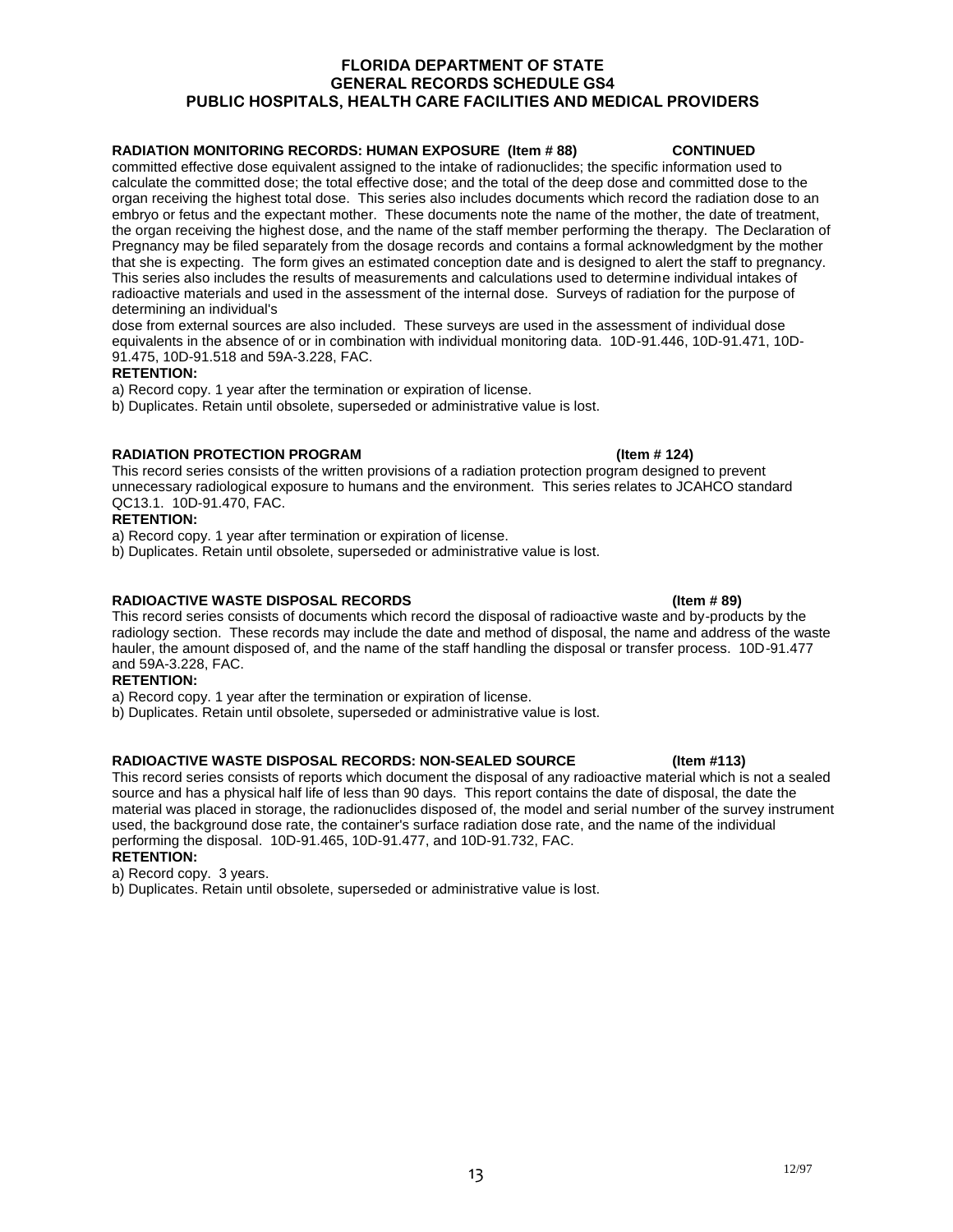### **REQUISTIONS: LABORATORY TESTS (Item # 95)**

This record series consists of all requisitions authorizing a laboratory to perform tests on a sample. These requisitions may be in an electronic or written format. Included in a requisition are the patient's name or identification number, the name or identifier of who ordered the test, the date and time of the specimen collection, the source of the specimen, the patient's gender and age or date of birth, and pertinent clinical information. For pap smears the requisition also requires the last date of menstruation, history of abnormal smears, treatment of biopsy, and risk factors for cervical cancer. The record copy is retained by a public laboratory. Duplicates may be in the Patient Medical Record. 42 CFR 493.1101.

### **RETENTION:**

a) Record copy. 2 years.

b) Duplicates. Retain as long as the item it relates to.

### **RESIDENT CONTRACTS: ASSISTED LIVING FACILITIES (Item # 109)**

This record series consists of contracts signed by the resident or resident's guardian which place the resident in the care of the facility. The contract would contain provisions specifically setting forth the services and accommodations to be provided by the facility to the including extended congregate care services, limited mental health or nursing services. The contract will also list the basic daily, weekly, monthly, and annual charges or rates and any extra services provided and their fees. Payment procedures, rate increase policies, notices of religious affiliations, and written bed hold policies and termination agreements are also part of the contract. 58A-5.024 FAC. **RETENTION:**

a) Record copy. 5 fiscal years after completion of contract provided applicable audits have been resolved.

b) Duplicates. Retain until obsolete, superseded or administrative value is lost.

### RESIDENT RECORDS: ASSISTED LIVING FACILITIES **(Item # 110)** (Item # 110)

This record series consists of documentation relating to the care and contractual obligations of the facility to the resident. Included in this series are documents appointing the resident's guardian, establishing a power-of-attorney, demographic data, therapeutic diets, and a healthcare provider's name and address. Medical records are maintained separately and take the retention period of the patient medical record. 58A-5.024, FAC *This series may have archival value.*

### **RETENTION:**

a) Record copy. 1 year after departure or death.

b) Duplicates. Retain until obsolete, superseded or administrative value is lost.

### **RISK MANAGEMENT RECORDS: INTERNAL (Item # 69)**

This record series consists of internal risk management records including: education and training of all non-physician employees, an analysis of patient grievances; review of incident reports; and minutes of the risk management committee. This record series does not cover the hospital's copy of adverse incident reports which are required to be sent to the Agency for Health Care Administration or the required annual report. s. 95.11 and 395.0197, FS

### **RETENTION:**

a) Record copy. 7 calendar years.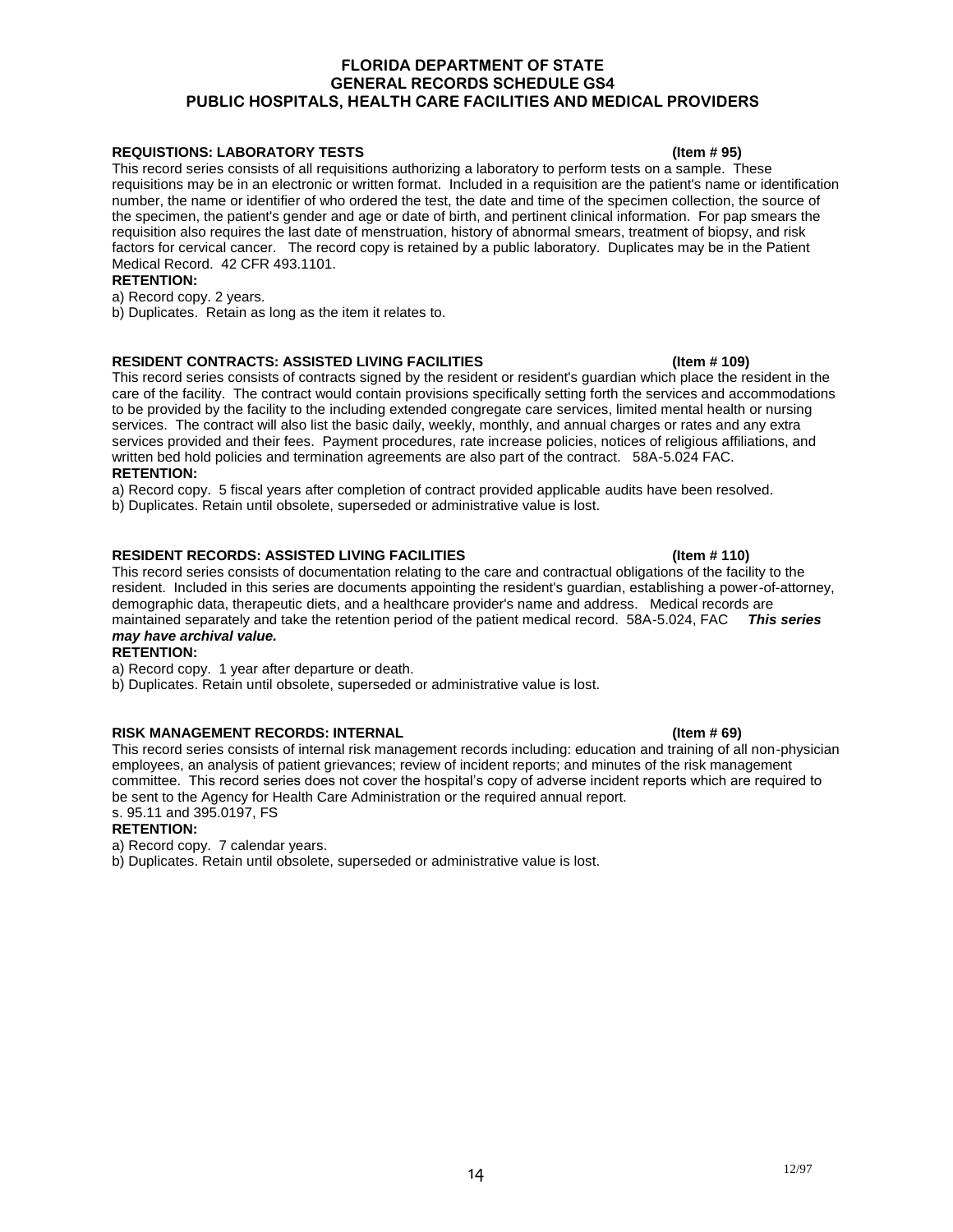### **RUN REPORTS: EMERGENCY (Item # 70)** (Item # 70)

This record series consists of a report on patients who have been revived, or attempted to be revived, by the administration of drugs, both intercardiac and intravenously, and by using counter-shock treatment as well as all other patients who accepted service from an EMT, EMS or Air-Medical Provider, or a paramedic. Run reports will include patient's name, home address, age or date of birth, sex and race; call identification number, unit number of responding vehicles; transporting vehicle, if applicable; location of scene or incident; location of pati responding vehicles; transporting vehicle, if applicable; location of scene or destination of each call. The record copy of the run report is held by the service provider and a duplicate is sent to the Dept. of Health, formerly known as the HRS EMS Office. 10D-66.060, FAC and s. 95.11, FS See also "RUN REPORTS: NON-EMERGENCY" in the GS8.

### **RETENTION:**

a) Record copy. 7 years after last entry.

b) Duplicates. Retain until obsolete, superseded or administrative value is lost.

### **SCHEDULES:MEDICAL PERSONNEL (Item # 126)** (Item # 126)

This record series consists of work schedules for medical personnel including the nursing staff, physicians, medical aides, and support staff who provide medical treatment including phlebotomists. These schedules may be maintained on a daily, weekly, monthly or bimonthly basis. The record copy is located in the administrator's office for the particular department or with the individual in charge of staffing. Duplicates may be found throughout the agency.

### **RETENTION:**

a) Record copy. 7 years.

b) Duplicates. Retain until obsolete, superseded or administrative value is lost

### **SURVEYS: RADIOLOGY (Item # 106)**

This record series consists of surveys which are necessary to evaluate radiation levels, concentrations or quantities of radioactive materials, and potential radioactive hazards that could be present. This series also includes surveys of physical radiation for the purpose of determining whether each sealed source is in its shielded position prior to securing the radiographic device, storage container, or source changes in a storage area. The entire device is surveyed including the source guide tube. 10D-91.445 and 10D-91.471, FAC

**RETENTION:**

a) Record copy. 3 years.

b) Duplicates. Retain until obsolete, superseded or administrative value is lost.

### **TEST PROCEDURES: DISCONTINUED (Item # 103)**

This record series consists of a copy of each test procedure with the dates of its initial use and discontinuance. The procedure may explain, but is not limited to, the methodology of the test, the results sought, the positions who perform the test, possible side effects, and any necessary equipment. 59A-6.022, FAC and s. 95.11, F.S. **RETENTION:**

a) Record copy. 4 years after discontinued.

b) Duplicates. Retain until obsolete, superseded or administrative value is lost.

### **TESTING: ENTRY CONTROL DEVICES (Item # 114)**

This record series consists of documents which record the testing of the entry control devices to secured areas, housing high levels of radiation. These records must include the date, time and results of each test. Testing shall be conducted prior to initial operation and a schedule of periodic testing for the entry control and warning systems will be followed by the radiology section. 10D-91.449 and 10D-91.478, FAC **RETENTION:**

a) Record copy. 3 years.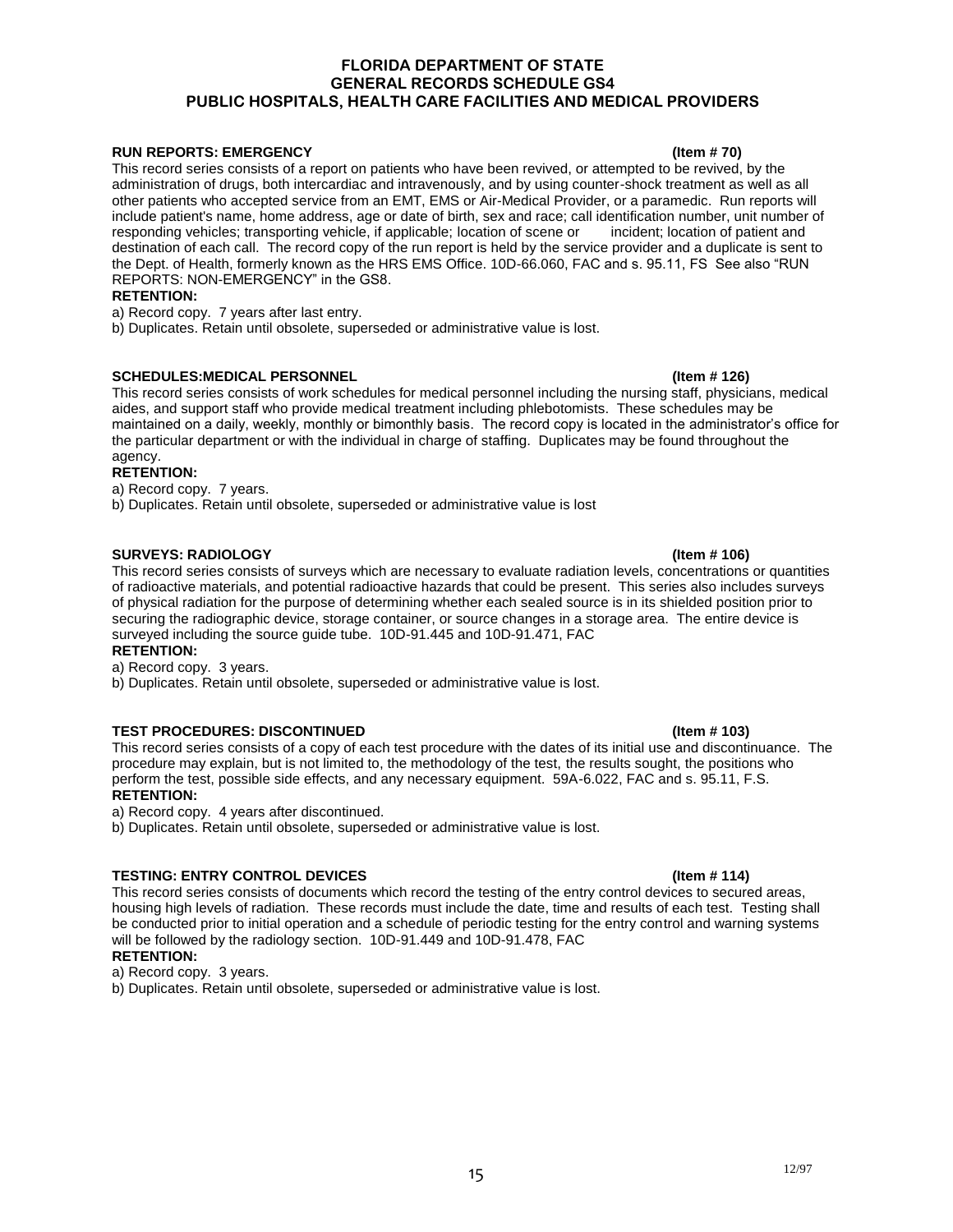### **TESTING: SEALED SOURCES (Item # 105)**

This record series consists of documentation on the testing of sealed sources of radiation by the radiology department for leaks or contamination. These records would contain the date and time of the test, the name of who performed the test, the sources tested, the results of the test, the levels of radiation found, and the actions taken by staff. 10D-91.472, FAC

### **RETENTION:**

a) Record copy. 3 years.

b) Duplicates. Retain until obsolete, superseded or administrative value is lost.

### **TISSUE TRACKING SYSTEM (Item # 99)**

This record series consists of all documents in the centralized tracking system which records the receipt and disposition of all organs and tissues transplanted within the hospital. At a minimum, the system will include the following records: the organ or tissue type; the donor id number; the name and license number of the procurement or distribution facility which supplied the tissue/organ; recipient name and id number; name of transplanting doctor; date the organ/tissue was received by the hospital; and the date of the transplant. This information may be provided quarterly to an organ or tissue procurement service. 59A-3.214, FAC *This series may have archival value.* **RETENTION:**

a) Record copy. Permanent.

b) Duplicates. Retain until obsolete, superseded or administrative value is lost.

### **TRAINING & LICENSE RECORDS: RADIOLOGY (Item # 100)**

This record series consists of the credentials, licenses, and certifications of each person providing diagnostic and therapeutic radiation, imaging, and nuclear medicine services including formal training, on the job education, and continuing educational credits. 59A-3.228, FAC and s. 95.11, FS

### **RETENTION:**

a) Record copy. 7 years after separation or termination of employment.

b) Duplicates. Retain until obsolete, superseded or administrative value is lost.

### UTILIZATION LOGS: RADIOLOGY **And Contact Contact Contact Contact Contact Contact Contact Contact Contact Contact Contact Contact Contact Contact Contact Contact Contact Contact Contact Contact Contact Contact Contact Conta**

This record series consists of current logs which show for each source of radiation a detailed description or the make and model number for the sources or the storage container in which the sealed source is located, the identity of the radiographer to whom the source is assigned, and the locations and dates of its use. 10D-91.509 and 59A-3.228, FAC

### **RETENTION:**

a) Record copy. 2 years.

b) Duplicates. Retain until obsolete, superseded or administrative value is lost.

### **X-RAY FILMS (Item # 78)**

This record series consists of developed x-ray film which may have been interpreted by a radiologist. Interpretations of these films may be found in the Patient Medical Record. Mammograms of returning patients are included in this series. Mammograms of one-time-visitors are located in Item #90, Mammograms. **RETENTION:**

a) Record copy. 7 years.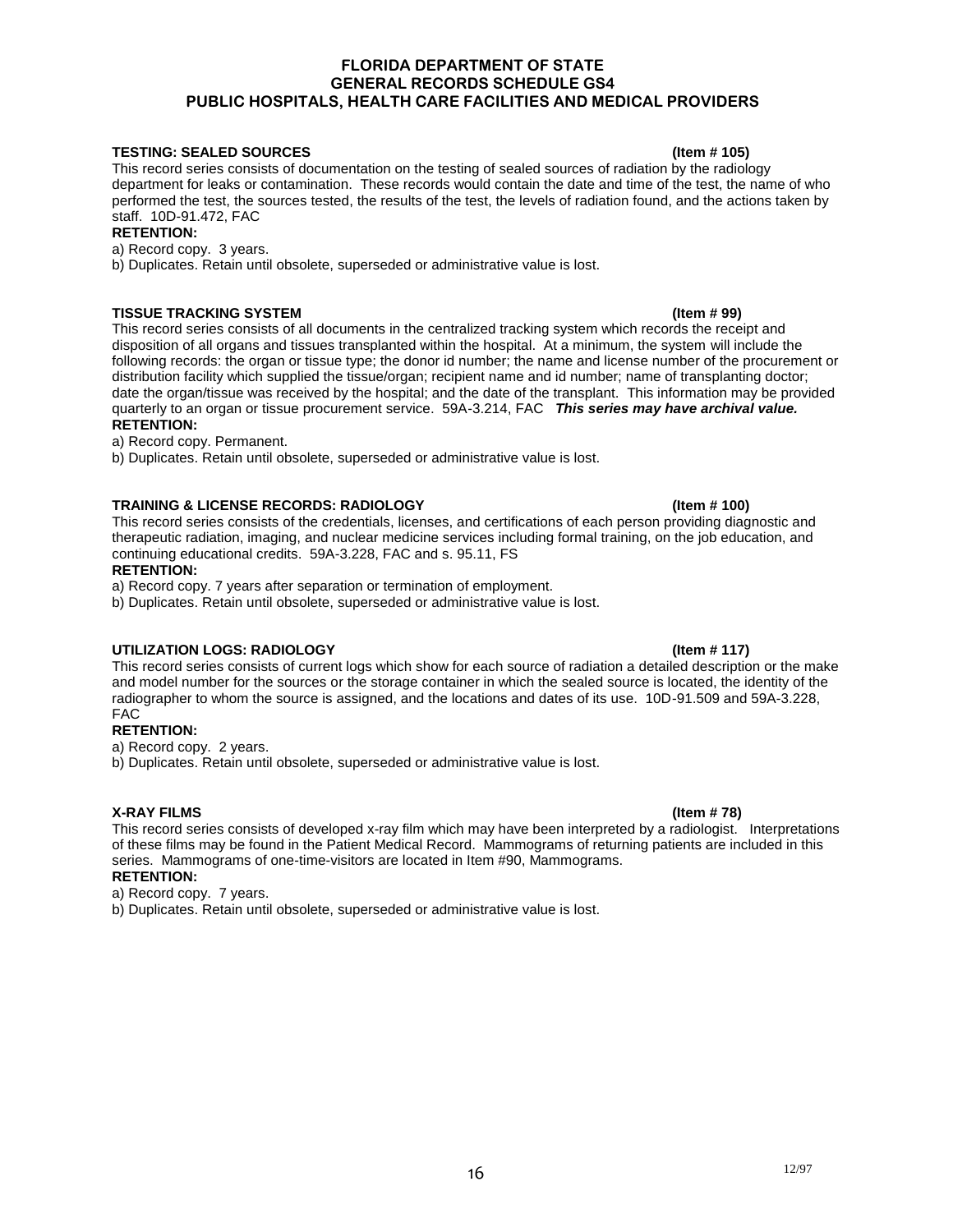### **X-RAY LOGS (Item # 98)**

This record series consists of a log for each x-ray device which records the name of the patient, the type of examination, the dates of the exam, and the technician performing the service. When the patient or film must be provided with human auxiliary support, the name of the human holder shall be recorded as well. 10D-91.603 and 59A-3.228, FAC

### **RETENTION:**

a) Record copy. 7 years after last entry.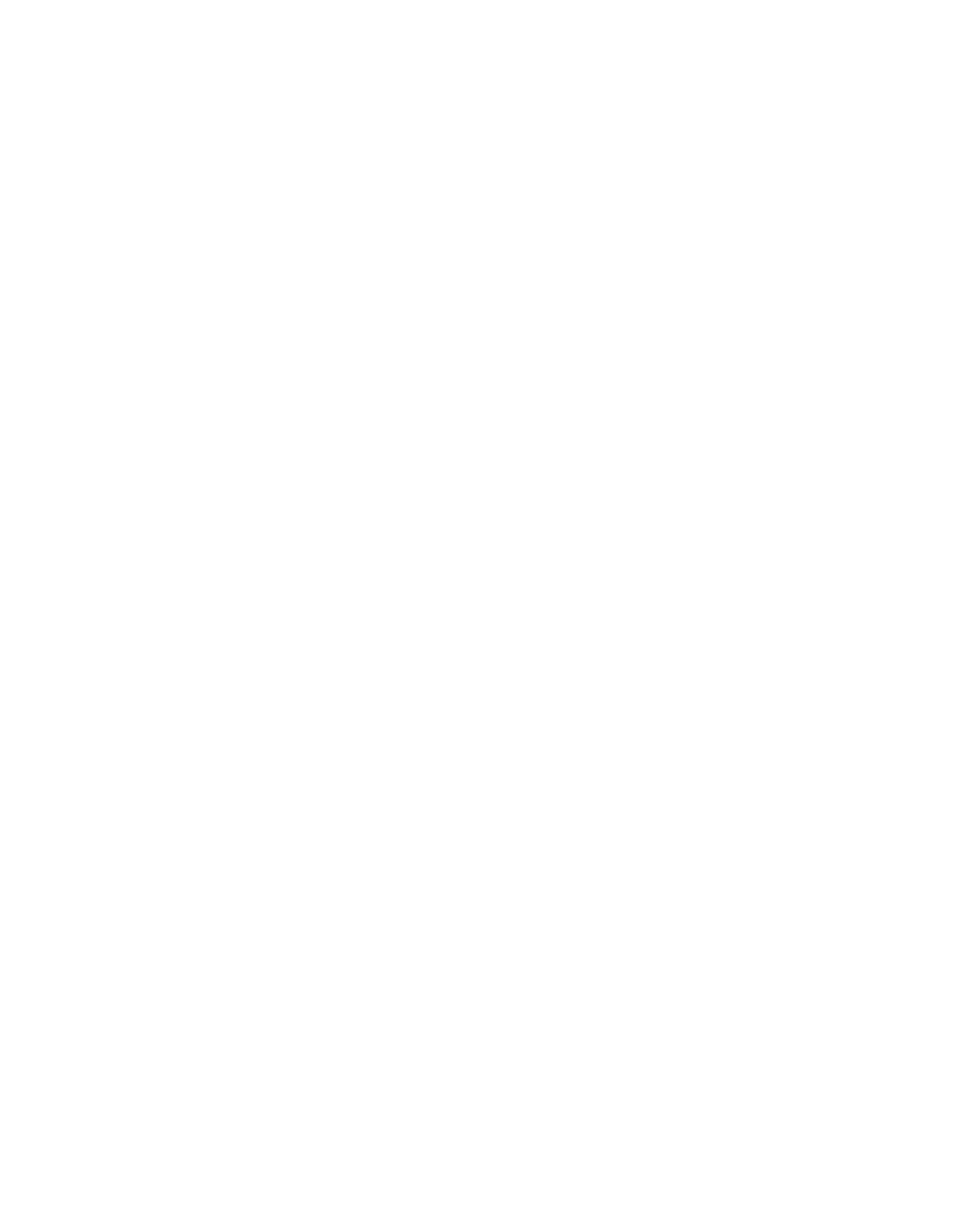### **Cross Reference**

# A

### AMBULANCE RECORDS (GENERAL) INVENTORY RECORDS: DRUGS (item #127) MINUTES: AIR AMBLUANCE SAFETY COMMITTEE (item #125) RUN REPORTS: EMERGENCY (item #70) *SEE ALSO GS8, ITEM #39, RUN REPORTS: NON-EMERGENCY* ANESTHESIA RECORDS PATIENT MEDICAL RECORD (items #80, 130, 133)

### APPOINTMENT BOOKS: CLINIC

CALENDARS (GS1, item #89) AUTOPSY RECORDS PATIENT MEDICAL RECORD (items #80, 130, 133)

# B

BLOOD BANK (GENERAL) BLOOD BANK RECORDS (item #122) PROCESSING RECORDS (item #121) BLOOD DONOR HISTORY RECORDS PATIENT MEDICAL RECORD (items #80, 130, 133) BLOOD USAGE RECORDS: TRANSFUSIONS PATIENT MEDICAL RECORD (items #80, 130, 133) BONE MARROW TEST REPORTS PATIENT MEDICAL RECORD (items #80, 130, 133)

# C

CENSUS RECORDS: REPORTS (ANNUAL) (MONTHLY) (DAILY) ADMISSIONS REPORTS: STATISTICAL (item # 2) CHILD ABUSE REPORTS: HOSPITAL COPY PATIENT MEDICAL RECORD (items #80, 130, 133) CLINICAL PATHOLOGY LOGS FINAL TEST REPORTS: PATHOLOGY (item #85) CLINICAL PATHOLOGY REPORTS: PATIENT PATIENT MEDICAL RECORD (items #80, 130, 133) CLINICAL PATHOLOGY REPORTS: OUTPATIENT PATIENT MEDICAL RECORD (items #80, 130, 133) COMMUNICATIONS TAPE RECORDINGS: EMERGENCY MEDICAL SERVICES RADIO LOGS: COMMUNICATIONS (GS8, item 33) COMUNICABLE DISEASE REPORTS: HOSPITAL COPY PATIENT MEDICAL RECORD (items #80, 130, 133) CYTOLOGY REPORTS PATIENT MEDICAL RECORD (items #80, 130, 133)

# D

DIALYSIS RECORDS PATIENT MEDICAL RECORD (items #80, 130, 133) DIET COUNSELING RECORDS PATIENT MEDICAL RECORD (items #80, 130, 133) DIET RECORDS: INDIVIDUAL PATIENT MEDICAL RECORD (items #80, 130, 133) DRUG RECORDS: PATIENT PATIENT MEDICAL RECORD (items #80, 130, 133) DRUG RECORDS: REQUISITIONING/DISPENSING INVENTORY RECORDS: DRUG (item # 127)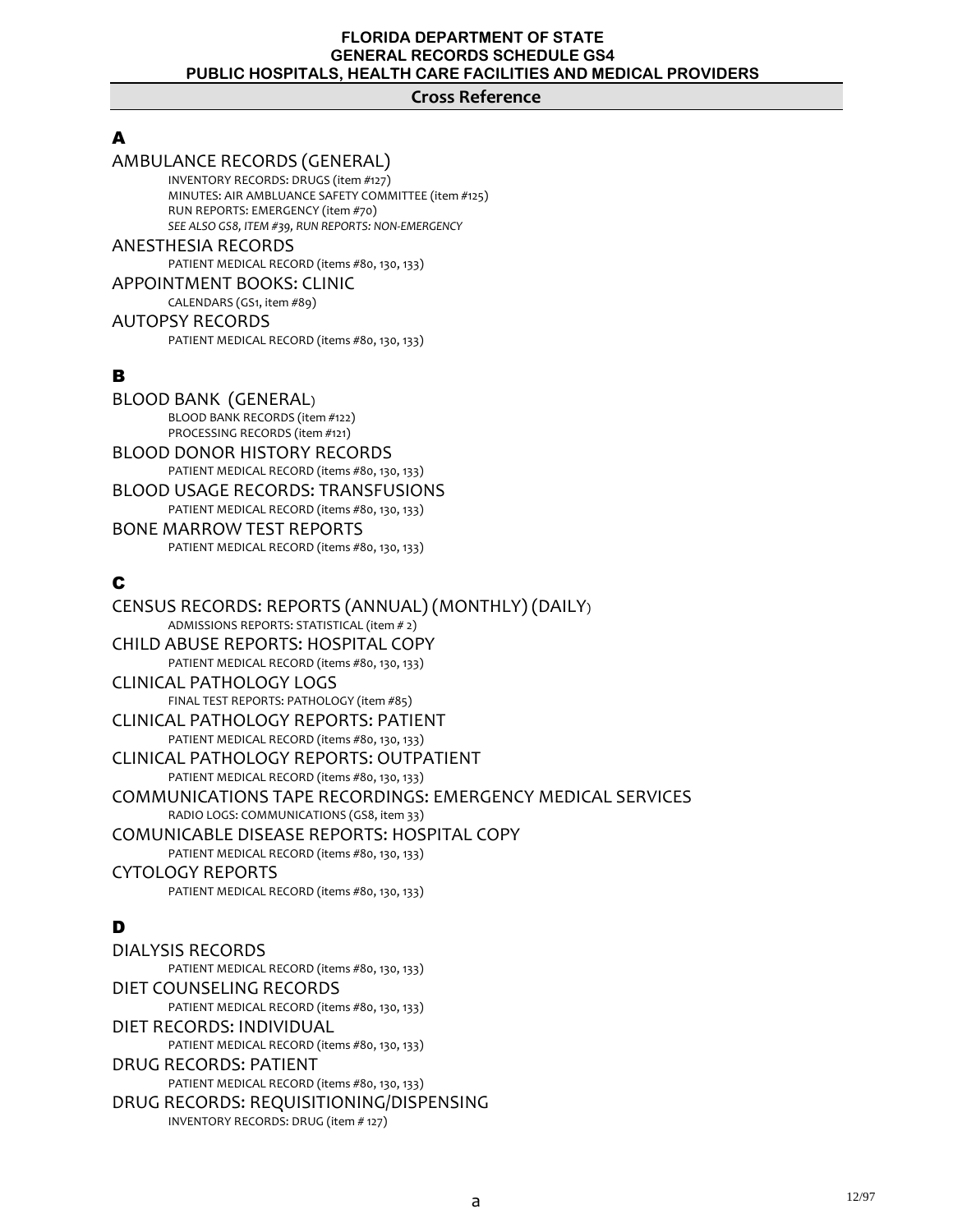### E

### ELECTROCARDIOGRAM TRACINGS

EKG/EEG/FETAL HEART MONITOR STRIPS (item #118) PATIENT MEDICAL RECORD (items #80, 130, 133)

ELECTROENCEPHALOGRAM TRACINGS EKG/EEG/FETAL HEART MONITOR STRIPS (item #118) PATIENT MEDICAL RECORD (items #80, 130, 133)

# F

### FETAL HEART MONITOR STRIPS

EKG/EEG/FETAL HEART MONITOR STRIPS (item #118) PATIENT MEDICAL RECORD (items #80, 130, 133)

# H

## HEALTH EXAMINATION RECORDS: FOOD HANDLERS

HEALTH EXAMINATION RECORDS: ROUTINE PERSONNEL (GS1, item # 212)

# I

### INCIDENT REPORTS: SUMMARY AND REVIEW RISK MANAGEMENT RECORDS: INTERNAL (item #69) INCINERATOR RECORDS ON-SITE INCINERATOR RECORDS (item #97) INFANT SCREENING TEST REPORTS (QUARTERLY) PATIENT MEDICAL RECORD (items #80, 130, 133) INHALATION THERAPY RECORDS PATIENT MEDICAL RECORD (items #80, 130, 133) IMMUNIZATION RECORDS PATIENT MEDICAL RECORD (items #80, 130, 133) INVENTORY RECORDS: DRUGS

INVENTORY RECORDS: DRUG (item #127)

# L

### LABORATORY LOGS PATIENT TESTS: LABORATORY (item # 83) LABORATORY QUALITY CONTROL RECORDS

QUALITY CONTROL RECORDS: LABORATORIES (item # 81)

### LABORATORY RECORDS (GENERAL)

PATIENT TESTING: IMMUNOHEMATOLOGY (item #84) PATIENT TEST: LABORATORY COPY (item #83) FINAL TEST REPORT: PATHOLOGY (item #85) PERFORMANCE REPORT: PROFICIENCY TESTING FACILITY (item #94) PROFICIENCY TESTS: LABORATORY (item #93) QUALITY CONTROL RECORDS: IMMUNOHEMATOLOGY (item #82) QUALITY CONTROL RECORDS (item #81) REQUSITION: LABORATORY TESTS (item #95) TEST PROCEDURES: DISCONTINUED (item #103)

### LABORATORY TEST REPORTS

PATIENT TESTS: LABORATORY COPY (item #83)

# M

### MAMMOGRAPHY

COMPLAINT RECORDS: MAMMOGRAPHY FACILITY (item #91) MAMMOGRAMS: SINGLE VISIT (item #90) QUALITY CONTROL RECORDS: MAMMOGRAPHY FACILITY (item #92) X-RAY FILMS (item #78)

### MEDICAL RECORDS: (PATIENT) EMERGENCY ROOM

PATIENT MEDICAL RECORD (items #80, 130, 133)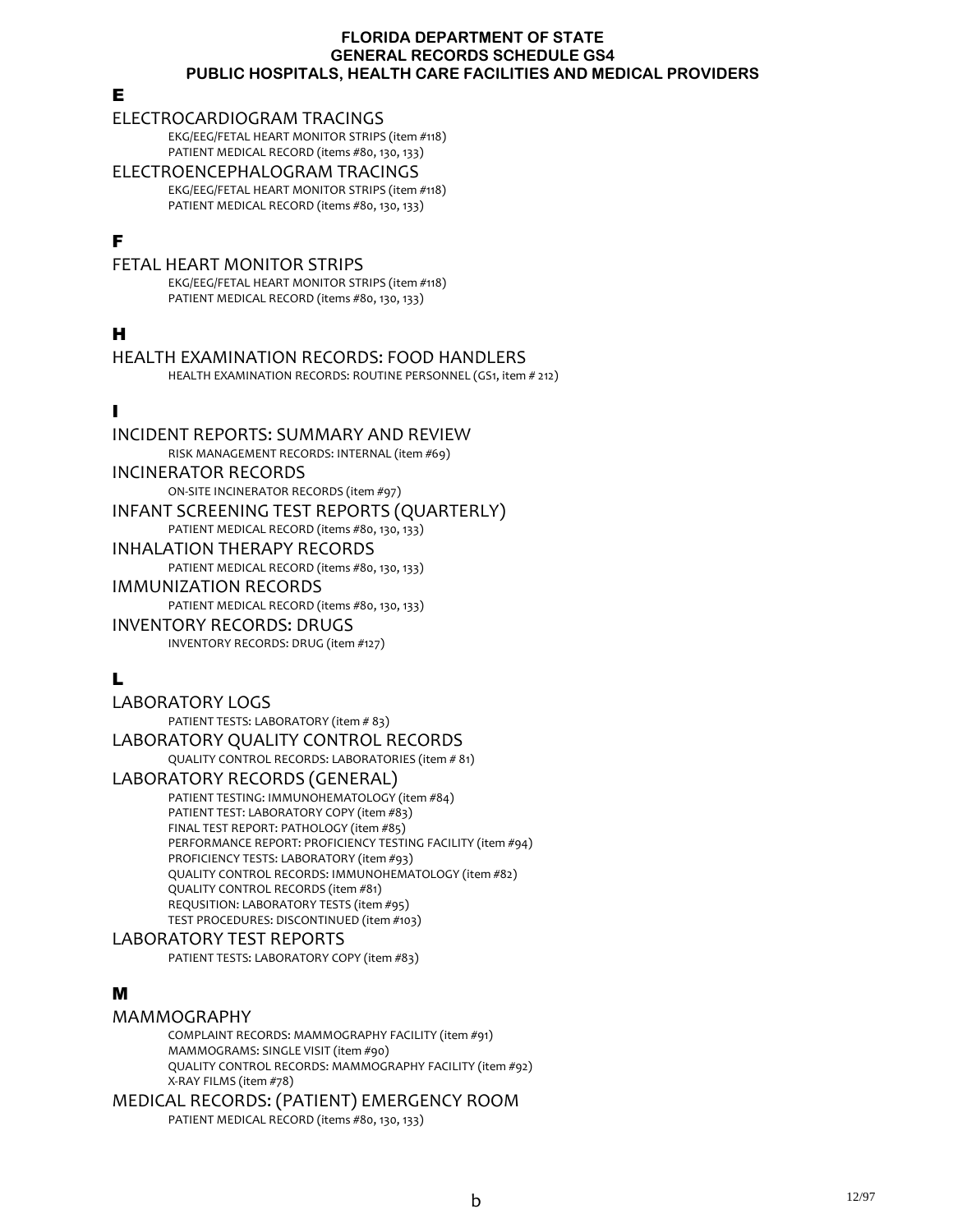MEDICAL RECORDS: (PATIENT) INPATIENT PATIENT MEDICAL RECORD (items #80, 130, 133) MEDICAL RECORDS: (PATIENT) OUTPATIENT/CLINIC PATIENT MEDICAL RECORD (items #80, 130, 133)

# N

NUCLEAR MEDICINE SERVICES RECORDS PATIENT MEDICAL RECORD (items #80, 130, 133) NURSING CARE PLANS: DAILY SCHEDULES: MEDICAL PERSONNEL (item #126) NURSING PLANS: DEPARTMENTAL MANUALS, DIRECTIVES, POLICIES, PLANS: SUPERSEDED (item #120)

# O

OCCUPATIONAL THERAPY RECORDS PATIENT MEDICAL RECORD (items #80, 130, 133)

# P

PATHOLOGY REPORTS: SURGICAL TISSUE FINAL TEST REPORTS: PATHOLOGY (item #85) PHARMACY RECORDS INVENTORY RECORDS: DRUG (item #127) PATIENT RECORD: PHARMACY (item #129) PRESCRIPTIONS (item #64) PHYSICAL THERAPY RECORDS PATIENT MEDICAL RECORD (items #80, 130, 133) PSYCHIATRIC REPORTS PATIENT MEDICAL RECORD (items #80, 130, 133) RADIATION EXPOSURE RECORDS: PERSONNEL RADIATION MONITORING RECORDS: HUMAN EXPOSURE (item # 88) RADIATION MONITORING RECORDS: EQUIPMENT MAINTENANCE INSPECTION: RADIOGRAPHIC DEVICES (item # 116) RADIATION PROTECTION PROGRAM RECORDS AUDITS: RADIATION PROTECTION PROGRAM (item #108) RADIOACTIVE MATERIALS RECORDS RADIOACTIVE WASTE DISPOSAL RECORDS (items #89, 113) RADIOLOGY RECORDS (GENERAL) INSPECTIONS (item #101) INVENTORY: SEALED SOURCES (item #115) MAINTENANCE/INSPECTION: RADIOGRAPHIC DEVICES (item #116) MEASUREMENTS/CALCULATIONS; ENVIRONMENTAL EXPOSURE (item #123) MONITORING RECORDS (item #104) PLANNED SPECIAL EXPOSURE (item #112) RADIATION DETECTION INSTRUMENTATION (item #86) RADIATION EQUIPMENT: MINOR MAINTENANCE (item #87) RADIATION MONITORING RECORDS (item #88) RADIATION PROTECTIONPROGRAM (item #124) RADIOACTIVE WASTE DISPOSAL (items #89, 113) SURVEYS: RADIOLOGY (item #106) TESTING: ENTRY CONTROL DEVICES (item #114) TESTING: SEALED SOURCES (item #105) TRAINING AND LICENSES: RADIOLOGISTS (item #100) UTILIZATION LOGS: RADIOLOGY (item #117) RESPIRATORY PROTECTION PROGRAM RECORDS

AIR SAMPLING AND BIOASSAYS (item #107)